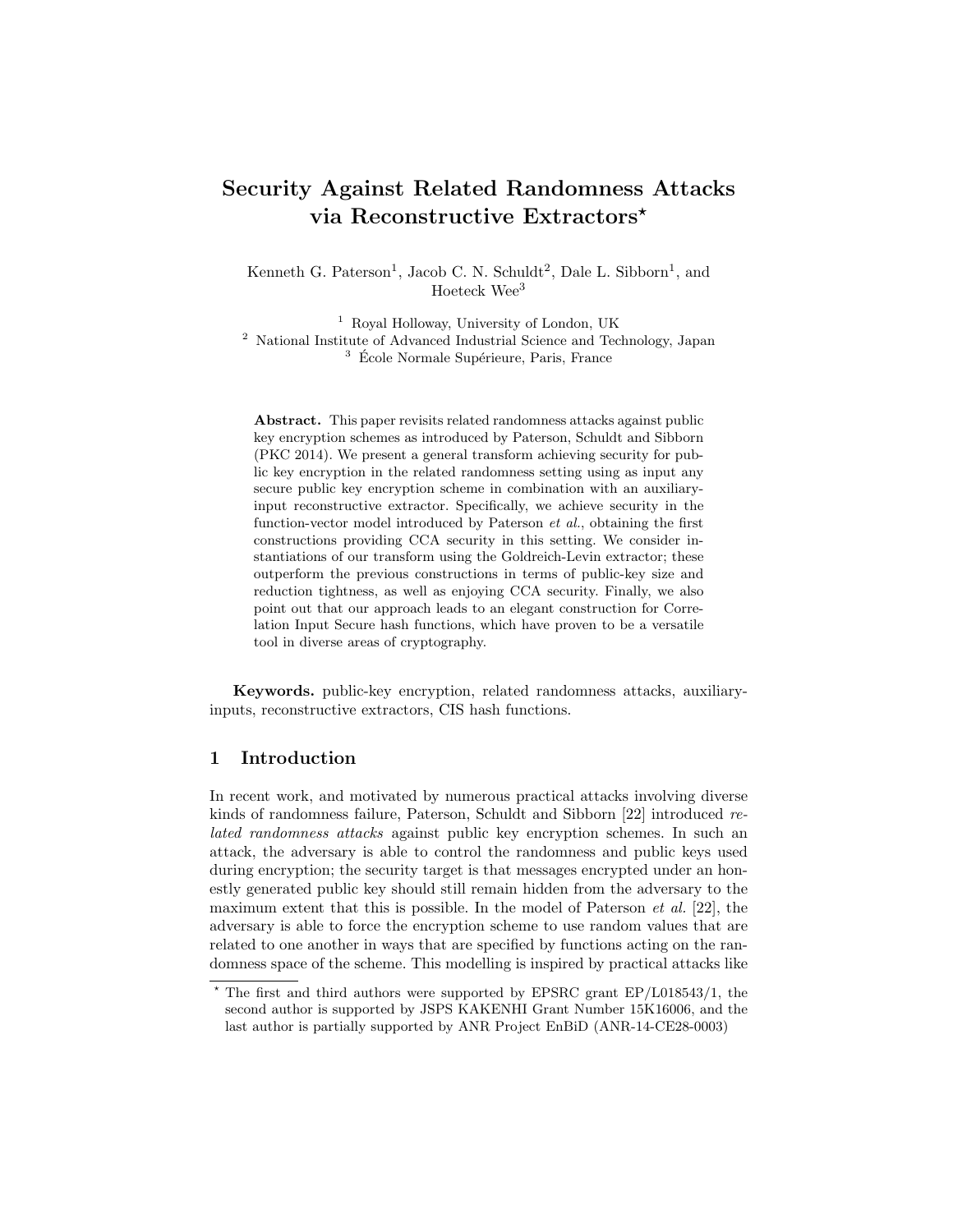those by Ristenpart and Yilek in [25], which exploit randomness generation in virtual machines, and extends the Reset Attack  $(RA)$  setting considered by Yilek in [28]. As demonstrated in [22], it is also connected to other research topics such as security against related key  $(RKA)$  attacks and leakage resilience<sup>4</sup>.

#### 1.1 The RRA Setting

In the Related Randomness Attack (RRA) setting, the adversary can not only force the reuse of existing random values as in the RA setting, but can also force the use of functions of those random values. The extra adversarial power in the RRA setting allows the modelling of reset attacks in which the adversary does not have an exact reset capability, but where the randomness used after a reset is in some way related to that used on previous resets. Such behaviours were observed in the experimental work by Ristenpart et al. [25], for example. Via access to an Enc oracle, the RRA adversary is able to get arbitrary messages encrypted under arbitrary public keys, using functions  $\phi$  of an initial set of well-distributed but unknown random values. The public keys can even be maliciously generated, and hence, the adversary might know the corresponding private keys. The adversary is tasked with winning an indistinguishability-style game defined via a left-orright oracle, LR, which consistently returns the encryption of either the first or second message of message pairs submitted to the oracle. The encryptions are with respect to an honestly generated target public key  $pk^*$ , but again where the adversary can force the use of functions  $\phi$  of the initial random values. When the functions  $\phi$  are limited to coming from some set  $\Phi$ , we speak of a  $\Phi$ -restricted adversary.

Because the adversary may know all but one of the private keys, it can check that its challenger is behaving correctly with respect to its encryption queries. Moreover, these queries concern public keys that are outside the control of the challenger. This makes achieving security in the RRA setting technically quite challenging, while practically relevant.

#### 1.2 Previous Results

Paterson *et al.* [22] gave a variety of security models and constructions for PKE secure under related randomness attacks (RRA) in the CPA and CCA settings. As a first contribution, they explored the use of the Random Oracle Model, obtaining necessary and sufficient conditions on the function set  $\Phi$  that are required to obtain RRA security (these being collision-resistance and outputunpredictability of  $\Phi$ ). They also showed how to transform any PKE scheme PKE into a new PKE scheme Hash-PKE that is RRA-secure for Φ-restricted adversaries, simply by hashing the random input together with the public key and

<sup>4</sup> See also [22] for an extended discussion of the practical motivation for studying related randomness attacks based on the attack literature as represented by [12, 13, 15, 16, 9, 2, 25, 6, 19, 17, 11, 21, 7].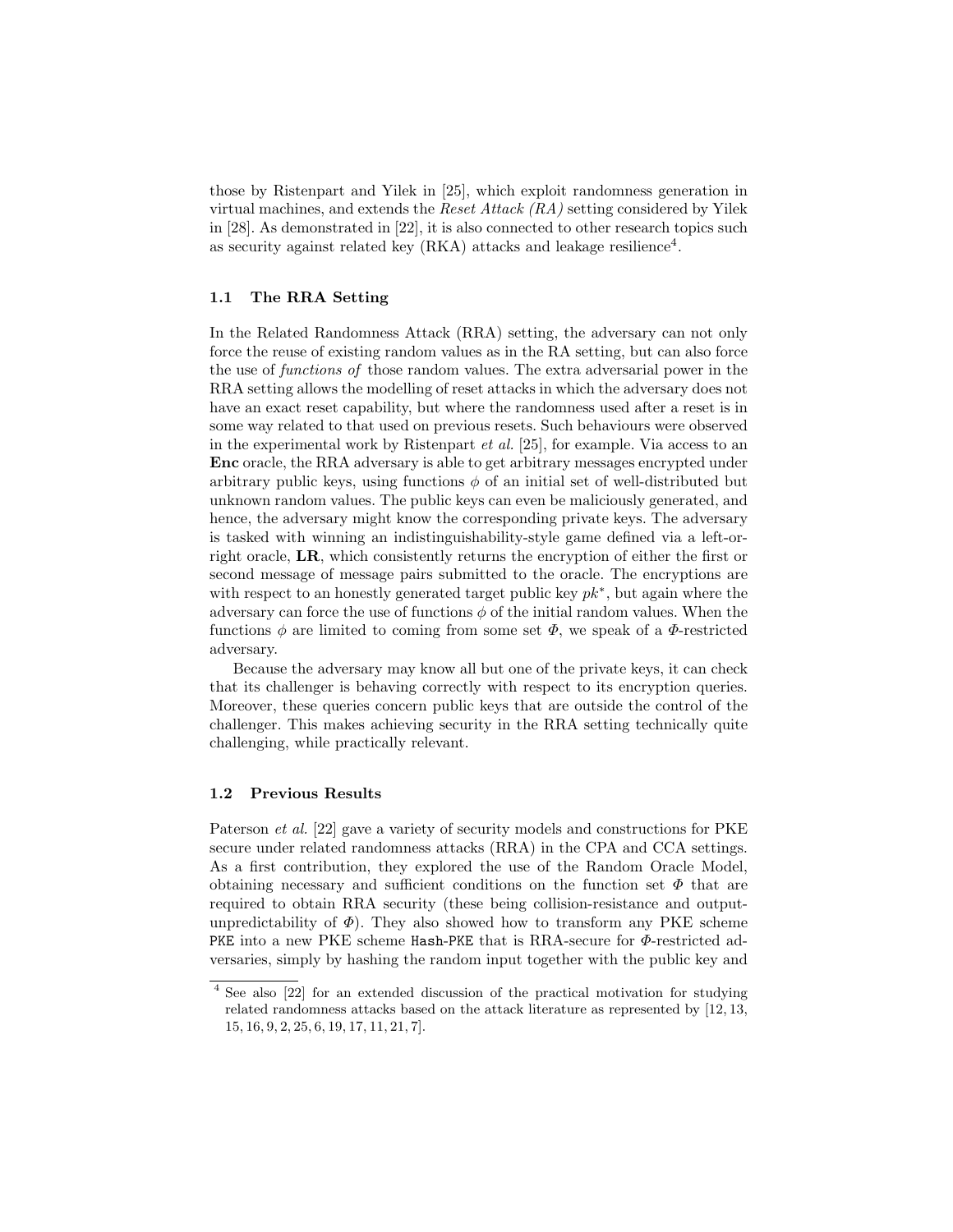message during encryption. This construction is closely related to approaches in [25] and [3].

In the standard model, Paterson *et al.* were able to show that any  $\Phi$ -restricted related key attack-secure PRF (RKA-PRF) can be used to build a RRA-secure PKE scheme for  $\Phi$ -restricted adversaries, thus transferring security from the RKA setting for PRFs to the RRA setting for PKE. Using the RKA-PRFs currently available in the literature [20, 4, 1] to instantiate this construction, schemes secure for function families  $\Phi$  consisting of polynomials of bounded degree, can be achieved. However, providing security for function families  $\Phi$  not enjoying such a convenient algebraic structure would be much more relevant to practical related randomness attacks. But this is a challenging task: in fact, the results by Wichs  $[27]$  imply that, for a large class of encryption schemes<sup>5</sup>, security for arbitrary function families  $\Phi$  cannot be shown via a black-box reduction, based on any cryptographic game involving a single-stage adversary (e.g. computational assumptions like DDH, IND-CCA security of a public key encryption scheme, etc.). To obtain further constructions, Paterson et al. considered weakened security models; the weakening taking place along two independent dimensions: the degree of control that the adversary enjoys over the public keys under which it can force encryptions for related random values, and the degree of adaptivity it has in the selection of functions  $\phi \in \Phi$ . More specifically, they considered the situations where:

- The public keys are all honestly generated at the start of the security game, the public keys and all but one of the private keys are then given to the adversary, and the adversary can adaptively specify the functions  $\phi \in \Phi$ involved in its queries. This is called the honest-key, related randomness attack (HK-RRA) setting in [22].
- There is no restriction on public keys, but instead of letting the adversary adaptively choose the functions  $\phi \in \Phi$ , the security game itself is parametrised by a vector of functions  $\phi = (\phi_1, \ldots, \phi_q)$  that will be used in the attack, and security is required to hold for all choices of  $\phi$  from some set  $\Phi$ . This is called the function-vector, related randomness attack (FV-RRA) setting in [22]. The difference between this setting and the (adaptive) HK-RRA setting is subtle, but note that in the FV-RRA setting, the adversary's choice of  $\phi_i$  cannot depend on the oracles' outputs for the previously used functions  $\phi_1, \ldots, \phi_{i-1}$ , whereas in the HK-RRA setting, it may.

In the first of these two settings, Paterson et al. obtained a generic construction for a scheme achieving HK-RRA security based on combining any PKE scheme with a Correlated-Input Secure (CIS) hash function [14]. However, the then-known instantiations of CIS hash functions only enabled them to obtain selective, HK-RRA security for  $\Phi$ -restricted adversaries where  $\Phi$  is a large class of polynomial functions. In view of recent results on RKA-PRFs [1], this construction now appears to be superseded by their earlier generic construction using Φ-restricted RKA-PRFs.

<sup>5</sup> Specifically, Wichs' results apply to encryption schemes which are injective with respect to the used randomness.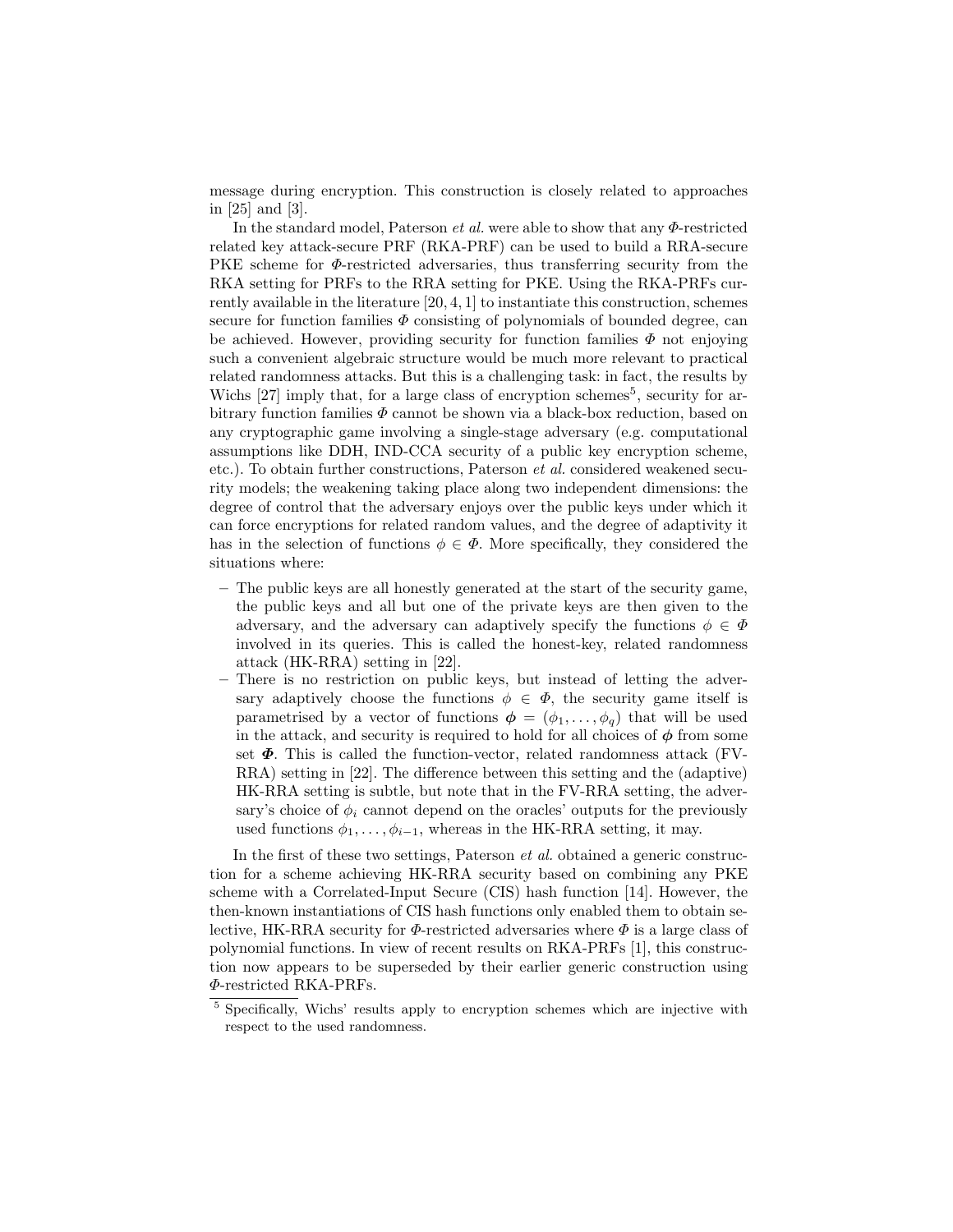In the second of the two settings, they gave a direct construction for a PKE scheme that is FV-RRA-CPA secure solely under the DDH assumption, assuming the component functions  $\phi_i$  of  $\phi$  are simultaneously hard to invert on a random input. The scheme is based on a specific PKE scheme of Boneh et al. [8] that is secure in the so-called *auxiliary input setting*, wherein the adversary is given a hard-to-invert function of the secret key as part of its input. However, in this setting, only a CPA-secure scheme was given in [22].

#### 1.3 Our Contributions

In this paper, we give a new, general transform for achieving FV-RRA-ATK security for hard-to-invert function families from standard IND-ATK security, where  $ATK \in \{CPA, CCA\}$ . In fact, the transform works for a stronger notion of FV-RRA-ATK security than was originally introduced in [22]: we will allow an adversary to also manipulate the randomness used for the LR queries, instead of being restricted to using only the identity function in such queries. Furthermore, besides yielding schemes secure in the CCA setting, which was left as an open problem in [22], we show that this transform allows us to construct encryption schemes that have tighter security reductions (and are more efficient) than the single FV-RRA-CPA secure scheme that was presented in [22]. As motivation for considering the class of hard-to-invert functions, note that achieving FV-RRA-ATK security for this class would be relevant in modelling the oneway state evolution of a PRNG which has exhausted its entropy pool but which doesn't receive new entropy.

Auxiliary-input reconstructive extractors: Our transform makes use of a technical tool called an auxiliary-input reconstructive extractor. Classically, an extractor is a function Ext, which, given an input and a seed, produces an output that is statistically indistinguishable from elements chosen uniformly at random from some set  $\Sigma$ , provided the input is chosen from a distribution with sufficient min-entropy and the seed is chosen uniformly at random. A reconstructive extractor is an extractor with the additional property that, roughly speaking, allows the efficient reconstruction of the input x from any distinguisher  $\mathcal D$  that successfully distinguishes the output of the extractor from random. This is formalised in terms of the existence of an oracle machine Rec outputting  $x$ . Then an auxiliary-input reconstructive extractor is a reconstructive extractor in which the output still remains indistinguishable when the distinguisher  $D$  is also given access to the output of a leakage function  $h(\cdot)$  on input x. Our actual definition (Definition 6) extends this idea further still: the distinguisher  $\mathcal D$  is given either a set of uniformly random values or the set of outputs of the extractor when evaluated on  $\phi(x)$  for all  $\phi \in \phi$ , where  $\phi$  is a vector of functions defined by the game.

Our transform (intuition): Equipped with an auxiliary-input reconstructive extractor, our transform to achieve FV-RRA-ATK security is conceptually simple: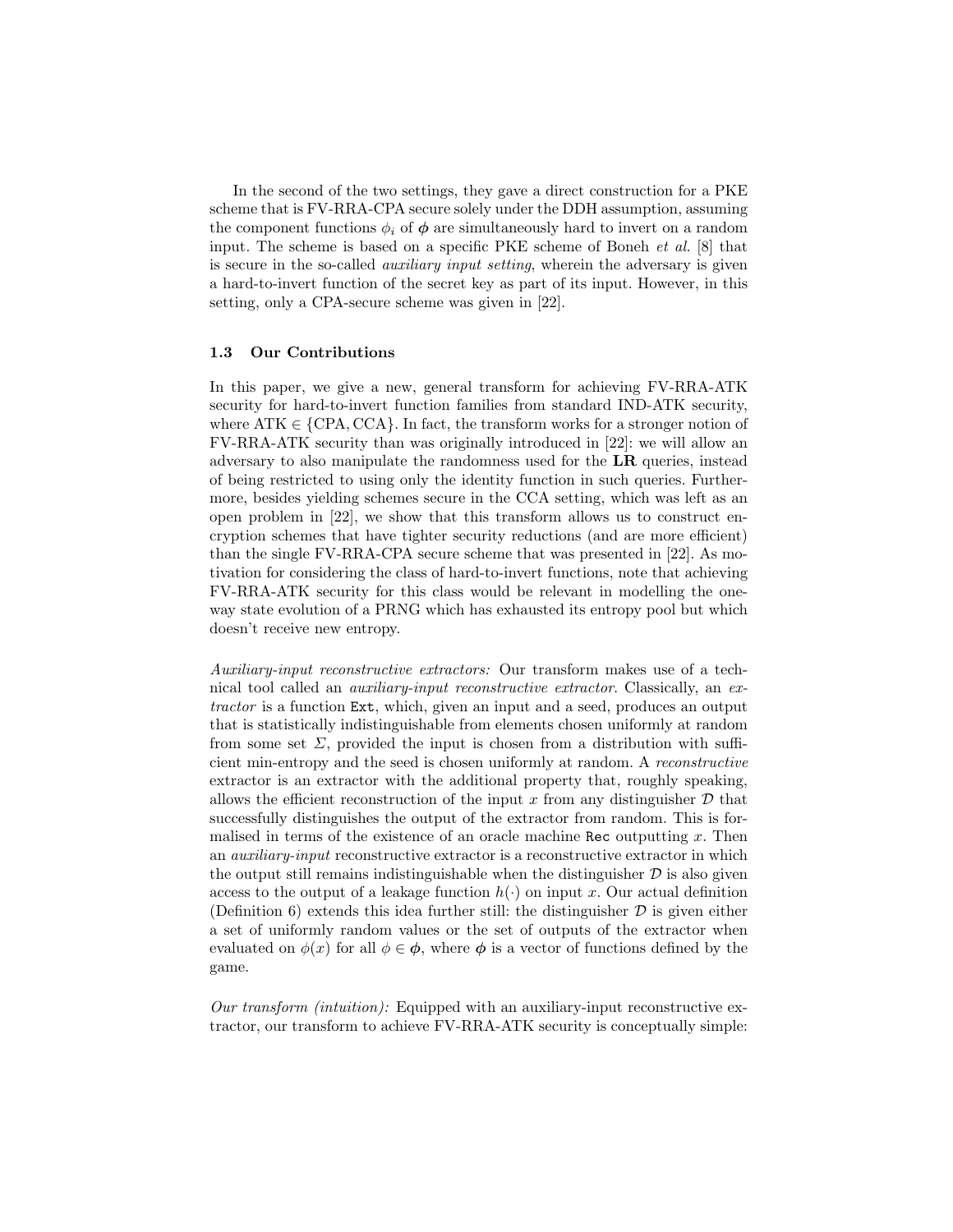- $-$  We append a uniformly random extractor seed s to each public key, resulting in a new public key denoted  $pk$ .
- The encryption algorithm consumes a random value  $r$  from some set of bit strings; this is fed into the extractor to create a value  $K \leftarrow \text{Ext}(r, s)$ . This value K used as a key for a Pseudorandom Function (PRF)  $F$  to compute  $r' \leftarrow F_K(\hat{pk}||m)$  where m is the message to be encrypted. Finally, r' is used as the actual randomness for encryption, and we simply encrypt with the original encryption algorithm.
- Decryption works exactly as in the original decryption algorithm.

Details of the construction are given in Figure 4 in Section 4.

Intuitively, a challenge encryption constructed using randomness value  $\phi(r)$ remains secure, since the extractor guarantees an output indistinguishable from random, even when the adversary gains access to encryptions under the related randomness values  $\phi'(r)$ . Hence, the PRF, which uses the extractor output as a key, will guarantee that independent randomness values are used for different public key and message pairs. In turn, this implies that the adversary is forced to break the security of the underlying PKE scheme to learn anything about the encrypted challenge messages. That this approach attains FV-RRA-ATK security is formally proven in Theorem 1.

Instantiations In Section 5, we consider the instantiation of our transform using the Goldreich-Levin extractor. This provides a particularly neat construction of FV-RRA-ATK-secure PKE in which we start with an IND-ATK-secure scheme and augment it with a simple inner-product computation to prepare the key for the PRF. However, we stress that, given the limited strength of known results for the security of the Goldreich-Levin extractor in the auxiliary input setting [10], our results using this extractor are in turn limited to the original FV-RRA-ATK security model of [22] (i.e. in which the adversary is restricted to using the identity function in its LR queries). Still, the schemes obtained from using our transform with this extractor have significant benefits compared to the single concrete FV-RRA-CPA-secure scheme from [22]. For example, we obtain shorter public keys and a tighter security reduction compared to the scheme from [22]. Most importantly, we obtain FV-RRA-CCA security in a completely generic way.

Connection to CIS hash functions: As a final contribution, in Section 6, we explore the connections between auxiliary-input reconstructive extractors and Correlated-Input Secure (CIS) hash functions. The latter were introduced by Goyal et al. in [14] and have proven useful in a variety of cryptographic constructions including password-based login, efficient searches on encrypted data and RKA-PRFs. We will show that any reconstructive extractor can be used to construct a secure CIS hash function of a certain type. Specifically, our security definition for CIS hash functions involves functions that are selected from prespecified sets, as opposed to being adaptively selected as in the strongest (but mostly unachieved) definitions in [14]. Using the Goldreich-Levin extractor once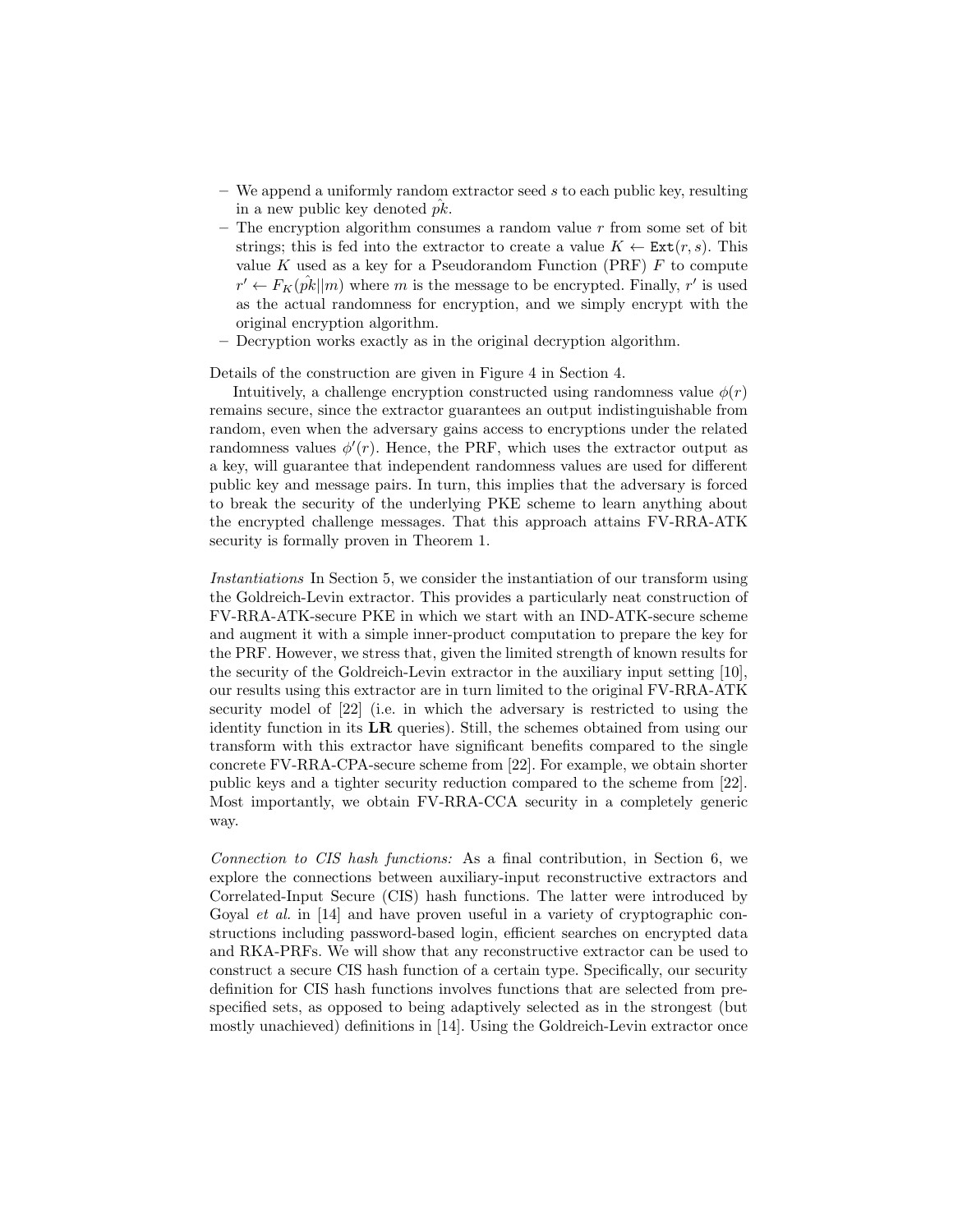more provides a construction for CIS hash functions that is exquisitely simple: given key  $c \in \mathbb{Z}_p^n$  and input  $r \in H^n$  (where H is an arbitrary subset of  $\mathbb{Z}_p$ ), the CIS hash function output is simply:

$$
h_c(r) := \langle r, c \rangle
$$

where the inner product is evaluated over  $\mathbb{Z}_n$ .

#### 2 Preliminaries

*Notation.* Throughout the paper we will use  $\lambda \in \mathbb{N}$  to denote the security parameter, which will sometimes be written in its unary representation,  $1^{\lambda}$ . We denote by  $y \leftarrow x$  the assignment of y to x, and by  $s \leftarrow s S$  we denote the selection of an element s uniformly at random from the set  $S$ . The notation  $[n]$  represents the set  $\{1, 2, \ldots, n\}$ . For an algorithm A, we denote by  $y \leftarrow A(x; r)$  that A is run with input x and random coins  $r$ , and that the output is assigned to y.

All our security games and proofs will utilise code-based games and the associated language. Here we briefly recall the basic definitions from Bellare et al. in [5]. A game consists of at least two procedures. We begin with Initialise, which assigns starting values to all variables and then gives outputs, if there are any, to the adversary. The adversary  $A$  may then submit queries to the oracle procedures, and when  $A$  halts (and possibly outputs a value) the **Finalise** procedure begins. **Finalise** will take the output from  $A$  (if there is one) as its input and will output its own value. The value output by Finalise is defined to be the output of the game. We write  $\mathbb{P}[G^{\mathcal{A}} \Rightarrow b]$  to denote the probability that game  $G$  outputs bit  $b$  when run with  $A$ . For brevity, in what follows ATK will denote either CPA or CCA, where theorems or statements apply to both games. Any proofs or figures will refer to the CCA setting, but may be easily modified to the CPA case.

Public Key Encryption. We denote a specific PKE scheme by PKE =  $(PKE.K,$ PKE.E, PKE.D). All three algorithms are polynomial-time. The randomised key generation algorithm PKE.K takes the security parameter as its input and outputs a key pair  $(pk, sk)$ . The encryption algorithm, on input a message  $m \in \mathcal{M}$  and a public key pk chooses random coins from Rnd and uses these coins to output a ciphertext c. The decryption algorithm is deterministic. Its inputs are a private key sk and a ciphertext c. The algorithm either outputs a message  $m$  or an error symbol ⊥. We require the scheme PKE to satisfy the correctness property. That is, for all  $\lambda \in \mathbb{N}$ , all all pairs  $(pk, sk)$  output by the key generation algorithm, and all messages  $m \in \mathcal{M}$ , we require that PKE.D(sk, PKE.E(pk, m)) = m.

**Definition 1.** The advantage of an IND-ATK adversary A against a scheme PKE is

$$
\mathbf{Adv}_{\mathsf{PKE},\mathcal{A}}^{\mathrm{ind-atk}}(\lambda) := 2 \cdot \mathbb{P}[\mathrm{IND}\text{-}\mathrm{ATK}_{\mathsf{PKE}}^{\mathcal{A}}(\lambda) \Rightarrow 1] - 1
$$

where game IND-ATK is shown in Figure 1. A scheme PKE is IND-ATK secure if the advantage of any polynomial-time adversary is negligible in the security parameter  $\lambda$ .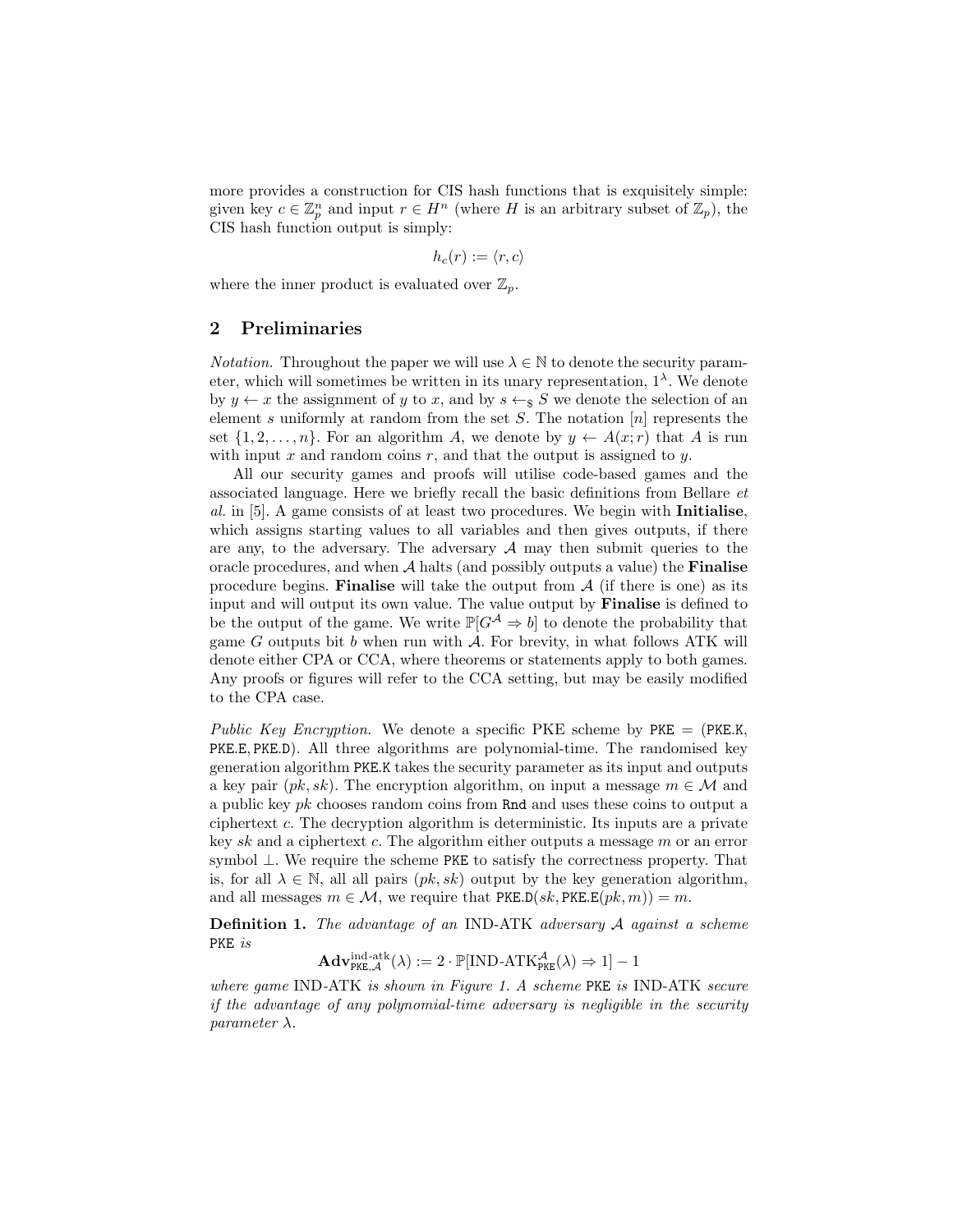| proc. Initialise( $\lambda$ ):                              | proc. $LR(m_0, m_1)$ :             | proc. $\textbf{Dec}(c)$ :               |
|-------------------------------------------------------------|------------------------------------|-----------------------------------------|
| $b \leftarrow_s \{0, 1\};$                                  | $c \leftarrow s$ PKE.E $(pk, m_b)$ | if $c \in \mathcal{S}$ , return $\perp$ |
| $(pk, sk) \leftarrow$ <sub>\$</sub> PKE.K $(1^{\lambda})$ ; | $S \leftarrow S \cup \{c\}$        | else return PKE.D $(sk, c)$             |
| $\mathcal{S} \leftarrow \emptyset$ :                        | return $c$                         |                                         |
| return $pk$                                                 |                                    | proc. Finalise $(b')$ :                 |
|                                                             |                                    | If $b = b'$ , return 1                  |

Fig. 1. Game IND-ATK for PKE. (If  $ATK = CPA$ , the adversary's access to proc. Dec is removed.)

| proc. Initialise( $\lambda$ ):                                       | proc. Initialise( $\lambda$ ):                          |
|----------------------------------------------------------------------|---------------------------------------------------------|
| $K \leftarrow$ <sub>\$</sub> Keys <sub><math>_{\lambda}</math></sub> | FunTab $\leftarrow \emptyset$                           |
| proc. Function $(x)$ :                                               | proc. Function $(x)$ :                                  |
| return $F(K, x)$                                                     | if FunTab[x] $=\perp$ ,                                 |
|                                                                      | $\text{FunTab}[x] \leftarrow_{\$} \text{Rng}_{\lambda}$ |
| proc. Finalise $(b)$ :                                               | return FunTab $[x]$                                     |
| return b                                                             |                                                         |
|                                                                      | proc. Finalise $(b)$ :                                  |
|                                                                      | return b                                                |

Fig. 2. Games for PRF security. Game PRFReal is on the left, PRFRand on the right.

Pseudorandom Functions. We recall the standard definition of pseudorandom functions:

 $\textbf{Definition 2.}$  Let  $F$  : Keys $_\lambda \times$  Dom $_\lambda \, \rightarrow \, {\tt Rng}_\lambda$  be a family of functions. The advantage of a PRF adversary  $A$  against  $F$  is

$$
\mathbf{Adv}_{F,\mathcal{A}}^{\mathrm{prf}}(\lambda) := \mathbb{P}[\mathrm{PRFReal}^{\mathcal{A}}_{F}(\lambda) \Rightarrow 1] - \mathbb{P}[\mathrm{PRFRand}^{\mathcal{A}}_{\$}(\lambda) \Rightarrow 1]
$$

where the games PRFReal and PRFRand are defined in Figure 2. We say F is a secure PRF family if the advantage of any polynomial-time adversary is negligible in the security parameter  $\lambda$ .

#### 3 Function Vector Related Randomness Security

In this section we recall the FV-RRA-ATK notion of security from [22], and then slightly strengthen this definition to encompass a more general attack.

The FV-RRA-ATK game is designed to capture related randomness attacks, in which the adversary is allowed to obtain challenge encryptions, as well as encryptions for maliciously chosen keys, using related randomness values. This is achieved by giving the adversary access to an encryption oracle Enc which enables the adversary to manipulate the random values used for the encryption. More specifically, the standard FV-RRA-ATK security game is parametrised by a vector of functions  $\phi = (\phi_1, \ldots, \phi_q)$ , where  $q := q(\lambda)$  is polynomial in the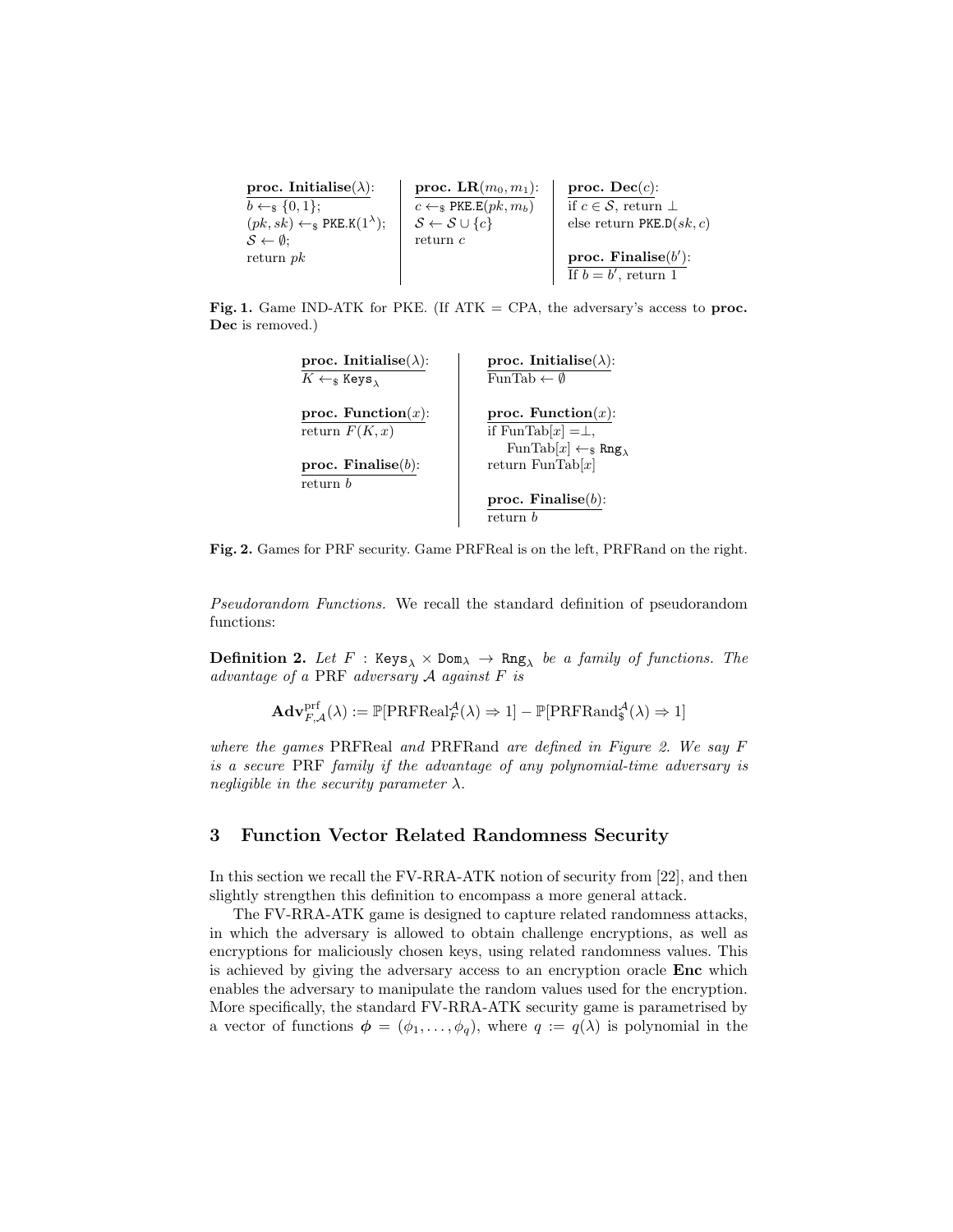| proc. Initialise( $\lambda$ ):                              | proc. LR $(m_0, m_1, i, j)$ :                       | proc. $\text{Enc}(pk, m, i, j)$ :                |
|-------------------------------------------------------------|-----------------------------------------------------|--------------------------------------------------|
| $b \leftarrow_s \{0,1\};$                                   | If $\text{CoinTab}[i] = \perp$ ,                    | if $\text{CoinTab}[i] = \perp$ ,                 |
| $(pk^*, sk^*) \leftarrow_s PKE.K(1^{\lambda});$             | CoinTab $[i] \leftarrow_s$ Rnd                      | CoinTab $[i] \leftarrow_s$ Rnd                   |
| CoinTab $\leftarrow \emptyset$ ; $S \leftarrow \emptyset$ ; | $r_i \leftarrow \text{CoinTab}[i]$                  | $r_i \leftarrow \text{CoinTab}[i]$               |
| return $pk^*$                                               | $c \leftarrow \text{PKE.E}(pk^*, m_b; \phi_j(r_i))$ | $c \leftarrow \text{PKE.E}(pk, m; \phi'_i(r_i))$ |
|                                                             | $S \leftarrow S \cup \{c\}$                         | return c                                         |
| proc. Dec(c):                                               | return c                                            |                                                  |
| if $c \in \mathcal{S}$ , then return $\perp$                |                                                     | proc. Finalise $(b')$ :                          |
| else return PKE.D $(sk^*, c)$                               |                                                     | if $b = b'$ , return 1                           |

Fig. 3. Game  $(\phi, \phi')$ -FV-RRA-ATK, where  $\phi = (\phi_1, \dots, \phi_q)$  and  $\phi' = (\phi'_1, \dots, \phi'_{q'})$ . (If  $ATK = CPA$ , then the adversary's access to **proc.** Dec is removed.)

security parameter  $\lambda$ , and the adversary may request encryption queries by submitting a tuple of the form  $(pk, m, i, j)$  to its **Enc** oracle. This tuple consists of a public key  $pk$ , a message m, an index i selecting the random value  $r_i$  with which to encrypt, and an index j that selects the function  $\phi_i$  that modifies the randomness  $r_i$  before encryption. Hence, the adversary will receive the response PKE.E(pk,  $m; \phi_i(r_i)$ ), where the values  $r_i$  are uniform and independent. The adversary may furthermore query a Left or Right (LR) oracle with a tuple  $(m_0, m_1, i)$ . The response of this oracle will be PKE.E $(pk^*, m_b; r_i)$ , where  $pk^*$  is the target public key and  $b$  is a bit, both of which are chosen uniformly and independently during the initialisation stage of the security game. Note that the randomness values  $r_i$  used to respond to LR queries are uniformly chosen random values. In the CCA version of the game, an adversary can additionally submit ciphertexts  $c$  to a decryption oracle **Dec**. The decryption oracle will return PKE.D( $sk^*$ , c) as long as the ciphertext c was not returned by the LR oracle. When the adversary has made all its (polynomially many) queries, it will submit a bit  $b'$  to a **Finalise** procedure, which represents the adversary's guess for the bit b. The Finalise procedure will output 1 (representing an adversarial win) if  $b = b'$ . The security game for this notion is given in Figure 3.

We will now introduce some new definitions that slightly strengthen the FV-RRA-ATK notion from [22] outlined above. Our strengthening allows an adversary to manipulate the randomness used for the LR queries, instead of being restricted to using only the identity function. The security game for our new notion is given in Figure 3. The major difference from the definition of [22] is that the game is parametrised by two sets of functions,  $\phi$  and  $\phi'$ . An adversary may only use functions from  $\phi$  in its LR queries, and the functions in  $\phi'$  may only be used for **Enc** queries. Notice that if  $\phi = \{\text{id}\},\$  then this definition recovers the corresponding FV-RRA-ATK security game and notion from [22]. While our generic transform is proven secure in the stronger model shown in Figure 3, we stress that, because of the limitations of currently known reconstructive extractors, our concrete instantiation of the transform will be secure only in the weaker model of [22].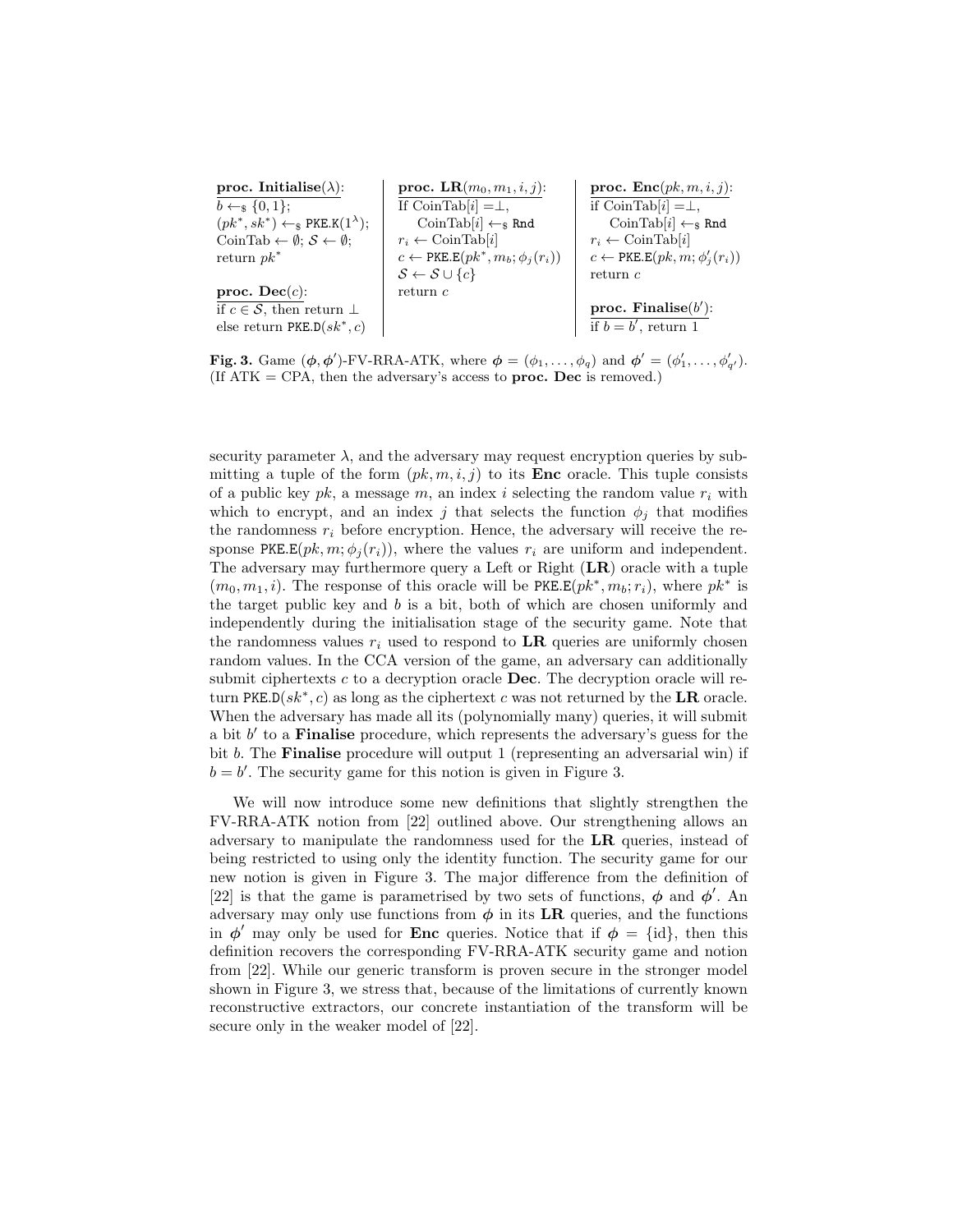The following definition has been adapted from [22] for our purposes. The definition captures natural restrictions which must be placed on an adversary with the capability of controlling the randomness of the challenge encryptions in an IND-ATK style security game. This is reminiscent of the restrictions put in place in the security definition for deterministic encryption (e.g. see [24]).

**Definition 3.** Let A be an adversary in Game  $(\phi, \phi')$ -FV-RRA-ATK that queries r different randomness indices to its **LR** and **Enc** oracles and makes  $q_{i,\phi}$  queries to its **LR** oracle with index i and function  $\phi \in \phi$ . Let  $(m_0^{i,\phi,1}, m_1^{i,\phi,1}), \ldots$ ,  $(m_0^{i,\phi,q_i,\phi},m_1^{i,\phi,q_i,\phi})$  be A's **LR** queries for index  $i \in [r]$  and  $\phi \in \phi$ . Suppose that for all pairs  $(i, \phi) \in [r] \times \phi$  and for all  $j \neq k \in [q_{i,\phi}]$ , we have:

$$
m_0^{i,\phi,j} = m_0^{i,\phi,k} \text{ iff } m_1^{i,\phi,j} = m_1^{i,\phi,k}
$$

.

Then we say that  $A$  is equality-pattern respecting.

Note that any adversary that is not equality-pattern respecting can trivially win the game in Figure 3. More specifically, the adversary can simply query its LR oracle with the tuples  $(m_0, m_1, i, j)$  and  $(m_0, m_2, i, j)$ , where  $m_0, m_1$  and  $m_2$  are all distinct. The values  $i$  and  $j$  can be an arbitrary values from the appropriate domain. If the bit b is equal to 0, the adversary will receive identical ciphertexts, whereas the ciphertexts will differ if  $b$  equals 1. This results in a trivial win for an adversary. In contrast, an equality-respecting adversary cannot exploit the available oracles in this particular way, and is forced to mount a non-trivial attack against the scheme to win the security game.

With the above definition in place, we can now formally define FV-RRA-ATK security.

**Definition 4.** Let  $\phi = (\phi_1, \ldots, \phi_q)$  and  $\phi' = (\phi'_1, \ldots, \phi'_{q'})$  be vectors of  $q :=$  $q(\lambda)$  and  $q' := q'(\lambda)$  functions respectively. We define the advantage of an equality-pattern respecting,  $(\phi, \phi')$ -FV-RRA-ATK adversary A against a PKE scheme PKE to be:

$$
\mathbf{Adv}_{\mathrm{PKE},\mathcal{A}}^{(\boldsymbol{\phi},\boldsymbol{\phi}')\text{-}\mathrm{fv}\text{-}\mathrm{rra}\text{-}\mathrm{atk}}(\lambda):=2\cdot\Pr[(\boldsymbol{\phi},\boldsymbol{\phi}')\text{-}\mathrm{FV}\text{-}\mathrm{RRA}\text{-}\mathrm{ATK}_{\mathrm{PKE}}^{\mathcal{A}}(\lambda)\Rightarrow 1]-1.
$$

If  $\Phi$  and  $\Phi'$  are sets of vectors of functions, then a PKE scheme PKE is said to be  $(\Phi, \Phi')$ -FV-RRA-ATK secure if, for all  $\phi \in \Phi$  and for all  $\phi' \in \Phi'$ , the  $advantage$  of any equality-pattern respecting,  $(\phi, \phi')$ -FV-RRA-ATK adversary against PKE that runs in polynomial time is negligible in the security parameter λ.

Similar to the notion defined in [22], it is possible to reduce the above defined FV-RRA-ATK security to a simpler notion in which the security game involves only a single uniformly chosen random value used in all oracle queries. The following lemma follows easily from Lemma 1 of [22] and is therefore presented without a proof.

**Lemma 1.** Consider an equality-pattern respecting,  $(\phi, \phi')$ -FV-RRA-ATK adversary A that queries  $q_r$  distinct randomness indices and makes at most  $q_{LR}$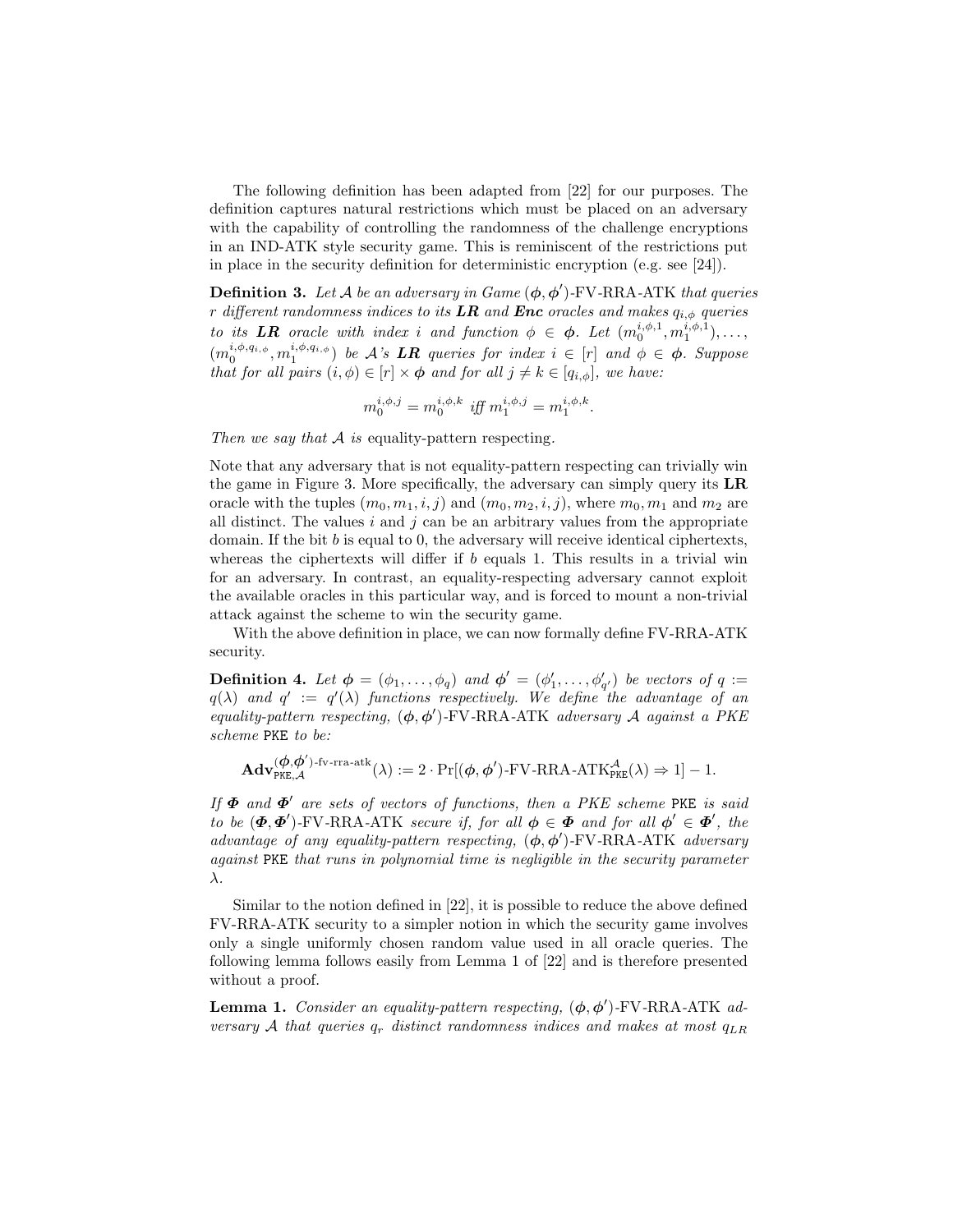**LR** queries. Then there exists an equality-pattern respecting,  $(\phi, \phi')$ -FV-RRA-ATK adversary B that queries at most 1 randomness index and makes at most  $q_{LR}$ LR queries such that

$$
\mathbf{Adv}_{\mathrm{PKE},\mathcal{A}}^{(\boldsymbol{\phi},\boldsymbol{\phi}')\text{-}\mathrm{fv}\text{-}\mathrm{rra}\text{-}\mathrm{atk}}(\lambda)\leq q_r\cdot\mathbf{Adv}_{\mathrm{PKE},\mathcal{B}}^{(\boldsymbol{\phi},\boldsymbol{\phi}')\text{-}\mathrm{fv}\text{-}\mathrm{rra}\text{-}\mathrm{atk}}(\lambda),
$$

where  $\beta$  runs in approximately the same time as  $\mathcal{A}$ . In the CCA setting,  $\beta$  makes the same number of decryption queries as A.

# 4 Obtaining FV-RRA Security from Auxiliary-Input Reconstructive Extractors

In this section we present the main result of the paper. Recall that this result improves upon the work of Paterson et al. [22] by proposing a transform that converts any IND-ATK scheme into an FV-RRA-ATK scheme via the use of an auxiliary-input reconstructive extractor. Recall also that the authors of [22] only provided a single concrete instantiation of a FV-RRA-CPA secure scheme. In the later sections we will provide instantiations of our transform that are not only able to meet the stronger FV-RRA-CCA notion, but also provide shorter public keys and a tighter security reduction compared to the scheme from [22].

Before introducing the extractors we utilise in our transform, we first need to define the notion of a vector of functions being  $\delta$ -hard-to-compute with respect to another vector of functions.

**Definition 5.** Let  $\phi = (\phi_1, \ldots, \phi_q)$  and  $\phi' = (\phi'_1, \ldots, \phi'_{q'})$  denote vectors of functions on a set Rnd<sub> $\lambda$ </sub>, where  $q := q(\lambda)$  and  $q' := q'(\lambda)$  are polynomial in the security parameter  $\lambda$ . Let  $\delta(\lambda)$  be a function. We say that  $\phi$  is  $\delta(\lambda)$ -hardto-compute with respect to  $\phi'$  if, for all polynomial time algorithms  $\overline{A}$  and all sufficiently large  $\lambda$ , we have:

$$
\Pr[\phi_i(r) \leftarrow \mathcal{A}(\phi'_1(r), \dots, \phi'_q(r)) : r \leftarrow_\$ Rnd_\lambda] \leq \delta(\lambda),
$$

for all  $i \in \{1, \ldots, q\}$ . We say that a set of vectors of functions  $\Phi$  is  $\delta$ -hard-tocompute with respect to  $\boldsymbol{\Phi}'$  if each vector  $\boldsymbol{\phi} \in \boldsymbol{\Phi}$  is  $\delta$ -hard-to-compute with respect to every vector in  $\mathbf{\Phi}'$  (note that the vectors in such a set  $\mathbf{\Phi}$  need not all be of the same dimension, but we assume they each have dimension that is polynomial in  $\lambda$ ). If  $\delta = \text{negl}(\lambda)$ , then we simply say that  $\Phi$  is hard-to-compute with respect to  $\check{\boldsymbol{\varPhi}}'$  .

A natural question to ask is: what functions satisfy this notion of being  $\delta$ hard-to-compute? For simplicity, consider the scenario where  $\Phi = \{id\}$  (in which case we simply say that  $\Phi'$  is  $\delta$ -hard-to-invert, cf. Definition 14 of [22]), and assume that  $\boldsymbol{\Phi}'$  consists of only one function, say  $\phi'$ . In this scenario, an obvious example of a δ-hard-to-invert function is a function that fixes certain bits of the output e.g. a function  $\phi'$  that takes a bit-string of length n as input, and returns a string consisting of k zero bits followed by the least significant  $n-k$  bits of the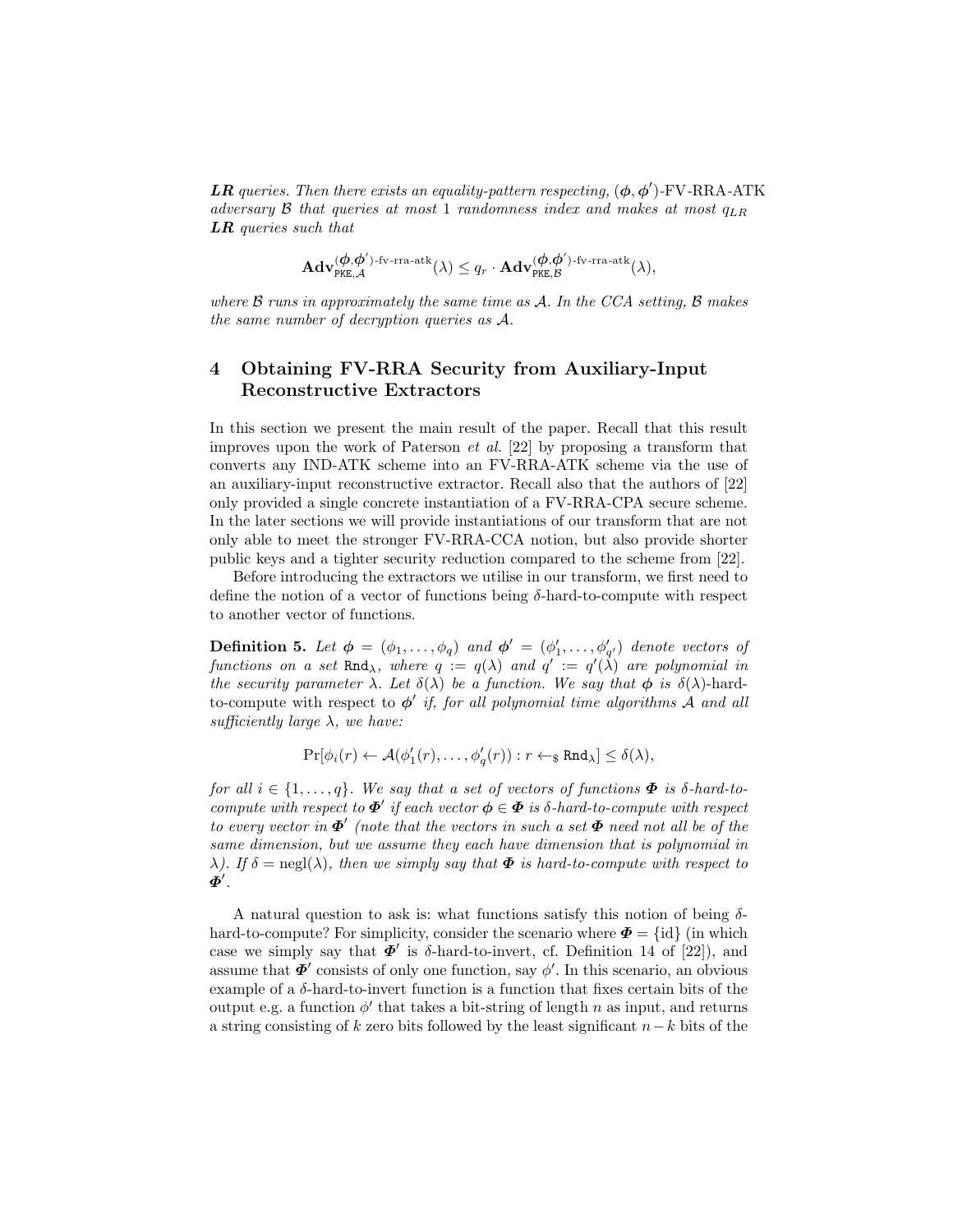input (for  $0 \leq k \leq n$ ). No information is leaked about the first k bits of the input, and hence no algorithm can invert  $\phi'$  with probability greater than  $2^{-k}$  when the input string is uniformly random. Therefore, if  $k \ge -\log_2 \delta$ , the function  $\phi'$  (and, consequently,  $\boldsymbol{\Phi}'$  is δ-hard-to-invert. This example can naturally be extended to the case where  $\boldsymbol{\Phi}'$  contains multiple vectors of functions and  $\boldsymbol{\Phi} \neq \{\text{id}\}.$ 

We now introduce our generalised definition of an auxiliary-input reconstructive extractor.

**Definition 6.** An  $(\epsilon, \delta, \boldsymbol{\Phi}, \boldsymbol{\Phi}')$ -auxiliary-input reconstructive extractor is a pair of functions (Ext, Rec) such that Ext is an extractor that maps from  $\{0,1\}^n$   $\times$  ${0,1}<sup>d</sup>$  to  $\Sigma$ , and Rec is an oracle machine that on input  $(1<sup>n</sup>, 1/e)$  runs in time  $poly(n, 1/\epsilon, \log(|\Sigma|))$ . Furthermore, for every  $x \in \{0, 1\}^n$ , every  $\boldsymbol{\phi} = (\phi_1, \dots, \phi_q) \in$  $\boldsymbol{\Phi},$  every  $\boldsymbol{\phi}' \in \boldsymbol{\Phi}',$  and every function  $\mathcal D$  such that

$$
\left| \Pr_{s \leftarrow s\{0,1\}^d} [\mathcal{D}(s, \{\text{Ext}(\phi_i(x), s)\}_{i \in \{1, \dots, q\}}, \phi'(x)) = 1] - \Pr_{\substack{s \leftarrow s\{0,1\}^d \\ \sigma_i \leftarrow s\Sigma}} [\mathcal{D}(s, \{\sigma_i\}_{i \in \{1, \dots, q\}}, \phi'(x)) = 1] \right| \ge \epsilon
$$

we require that

$$
\Pr[\text{Rec}^{\mathcal{D}}(1^n, 1/\epsilon, \phi'(x)) = \phi_i(x)] \ge \delta
$$

for some  $i \in \{1, \ldots, q\}$ , where  $\boldsymbol{\phi} = (\phi_1, \ldots, \phi_q)$ ,  $q := q(\lambda)$  is polynomial, and the probability is over the coin tosses of Rec. If, for every  $D$  with non-negligible  $\epsilon$ , Rec reconstructs  $\phi_i(x)$  with non-negligible probability, we may simply say that  $(Ext, Rec)$  is a  $(\Phi, \Phi')$ -auxiliary-input reconstructive extractor.

Armed with this new definition of an auxiliary-input reconstructive extractor, we are ready to state and prove the main result of this paper. We show that any extractor satisfying Definition 6 can be used in conjunction with an IND-ATK secure PKE scheme and a PRF to meet the FV-RRA-ATK security notion in Figure 3. The encryption scheme that achieves this result is in Figure 4. The algorithm works by appending a uniformly random extractor seed to each public key, but leaving the private key unmodified. The encryption algorithm generates a uniformly random  $r$ , which is then fed into the extractor (using the seed from the public key). The output of the extractor is used as a key for a PRF, and the input to the PRF is the public key appended with the message. Finally, the output of the PRF is used as the new randomness for encryption, and then we simply encrypt with the standard encryption algorithm.

**Theorem 1.** If  $\Phi$  is hard-to-compute with respect to  $\Phi'$  and (Ext, Rec) is an  $(\boldsymbol{\Phi}, \boldsymbol{\Phi}')$ -auxiliary-input reconstructive extractor, then the PKE scheme EXT-PKE in Figure 4 is  $(\Phi, \Phi')$ -FV-RRA-ATK secure when instantiated with a secure PRF and an IND-ATK secure PKE scheme PKE. More precisely, consider any polynomialsize vectors of functions  $\phi \in \Phi$  and  $\phi' \in \Phi'$ , any  $(\epsilon, \delta, \Phi, \Phi')$ -auxiliary-input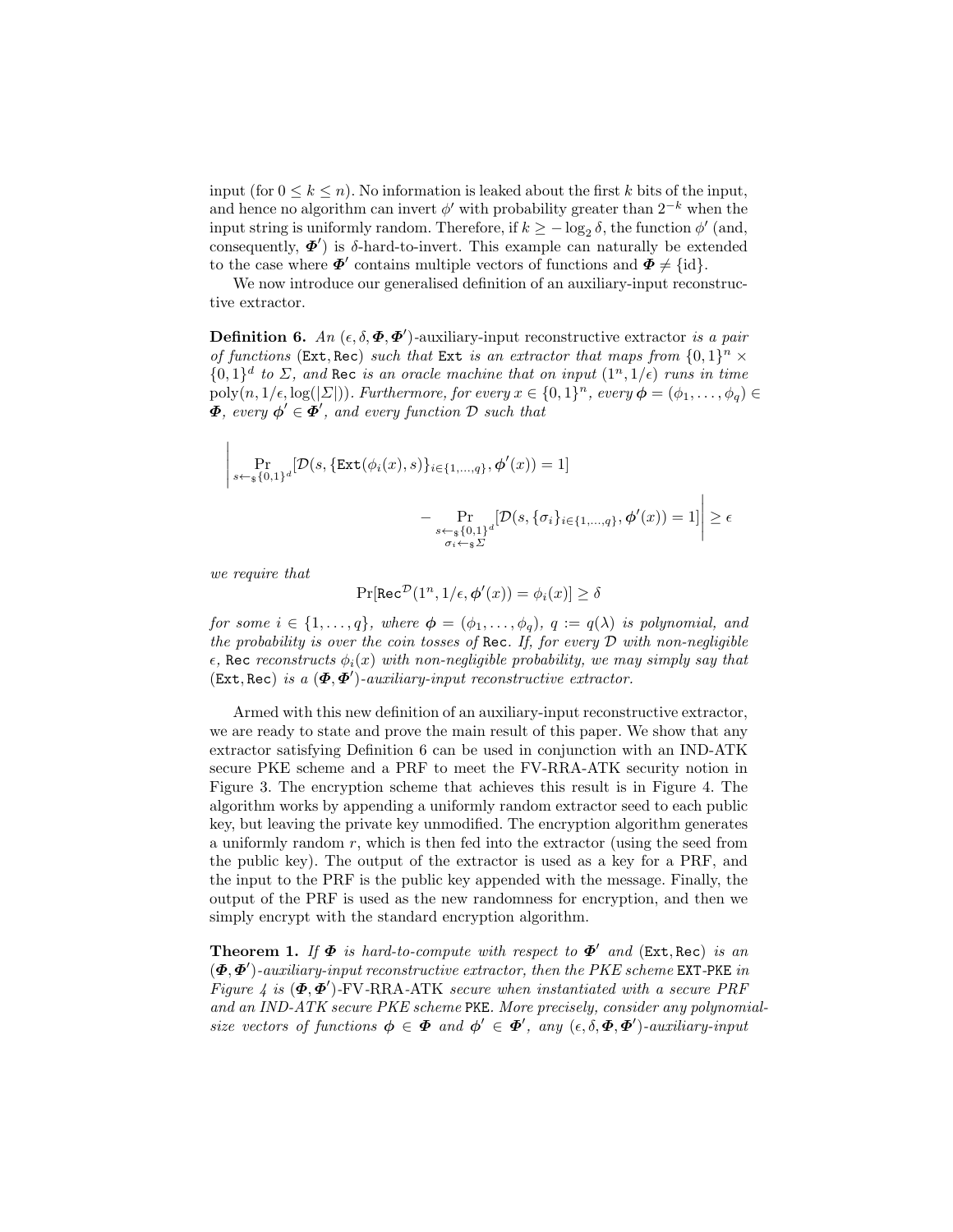$$
\begin{array}{ll|l|l} \text{Alg. EXT-PKE.K}(1^{\lambda}): & \text{Alg. EXT-PKE.E}(\hat{pk},m): & \text{Alg. EXT-PKE.L}(\hat{sk},c): \\ \hline (pk,sk) \leftarrow \text{PKE.K}(1^{\lambda}) & r \leftarrow_\text{S} \text{Rnd} & m \leftarrow \text{PKE.D}(sk,c): \\ s \leftarrow \text{seeds} & K \leftarrow \text{Ext}(r,s) & \text{return $m$} \\ \hat{pk} \leftarrow (pk,s) & r' \leftarrow F_K(\hat{pk}||m) & \\ s\hat{k} \leftarrow (sk) & c \leftarrow \text{PKE.E}(pk,m;r') \\ & \text{return $p$} & \text{return $c$} \end{array}
$$

Fig. 4. Scheme EXT-PKE built from a reconstructive extractor, a PKE scheme PKE, and a PRF F.

reconstructive extractor (Ext, Rec), and any equality-pattern respecting,  $(\phi, \phi')$ - $FV-RRA-ATK$  adversary  $A$  against EXT-PKE. Suppose  $A$  makes  $q_{LR}$  LR queries and uses  $q_r$  randomness indices. Then, either  $\Phi$  is not  $\delta$ -hard-to-compute with respect to  $\mathbf{\Phi}'$ , or there exists a PRF adversary  $\mathcal{B}$ , and an IND-ATK adversary  $C$ , all running in polynomial time, such that:

$$
\mathbf{Adv}_{\texttt{EXT-PKE},\mathcal{A}}^{(\boldsymbol{\phi},\boldsymbol{\phi}')\text{-}\mathrm{fv}\text{-}\mathrm{rra}\text{-}\mathrm{atk}}(\lambda) < 2q_r \cdot q \cdot \mathbf{Adv}_{F,\mathcal{B}}^{\mathrm{prf}}(\lambda) + q_r \cdot q_{LR} \cdot \mathbf{Adv}_{\mathrm{PKE},\mathcal{C}}^{\mathrm{ind}\text{-}\mathrm{atk}}(\lambda) + 2q_r \epsilon.
$$

Proof. See Appendix A.

## 5 Instantiation of an Auxiliary-Input Reconstructive Extractor

Given Theorem 1, it now remains to see what extractors exist that satisfy Definition 6. The strongest extractor we are aware of is the Goldreich-Levin extractor, whose properties are analysed in [10, Theorem 1]. That theorem states the following (with the notation changed to remain consistent with ours):

**Theorem 2.** Let p be a prime, and let H be an arbitrary subset of  $\mathbb{Z}_p$ . Let f:  $H^n \to \{0,1\}^*$  be any (possibly randomised) function. If there is a distinguisher D that runs in time t such that

$$
\left| \Pr[\mathbf{r} \leftarrow H^n, y \leftarrow f(\mathbf{r}), \mathbf{s} \leftarrow \mathbb{Z}_p^n : \mathcal{D}(y, \mathbf{s}, \langle \mathbf{r}, \mathbf{s} \rangle) = 1] - \Pr[\mathbf{r} \leftarrow H^n, y \leftarrow f(\mathbf{r}), \mathbf{s} \leftarrow \mathbb{Z}_p^n, u \leftarrow \mathbb{Z}_p : \mathcal{D}(y, \mathbf{s}, u) = 1] \right) \right| = \epsilon
$$

then there is an inverter A that runs in time  $t' = t \cdot \text{poly}(n, |H|, 1/\epsilon)$  such that

$$
\Pr[\mathbf{r} \leftarrow H^n, y \leftarrow f(\mathbf{r}) : \mathcal{A}(y) = \mathbf{r}] \ge \frac{\epsilon^3}{512 \cdot n \cdot p^3}.
$$
 (1)

<sup>&</sup>lt;sup>6</sup> The bound quoted in [10] had the denominator  $512np^2$ . However, we believe the bound has a slight error and should in fact be  $512np<sup>3</sup>$ , as given here. The bound in equation  $(1)$  was also used by Paterson *et al.* in [23].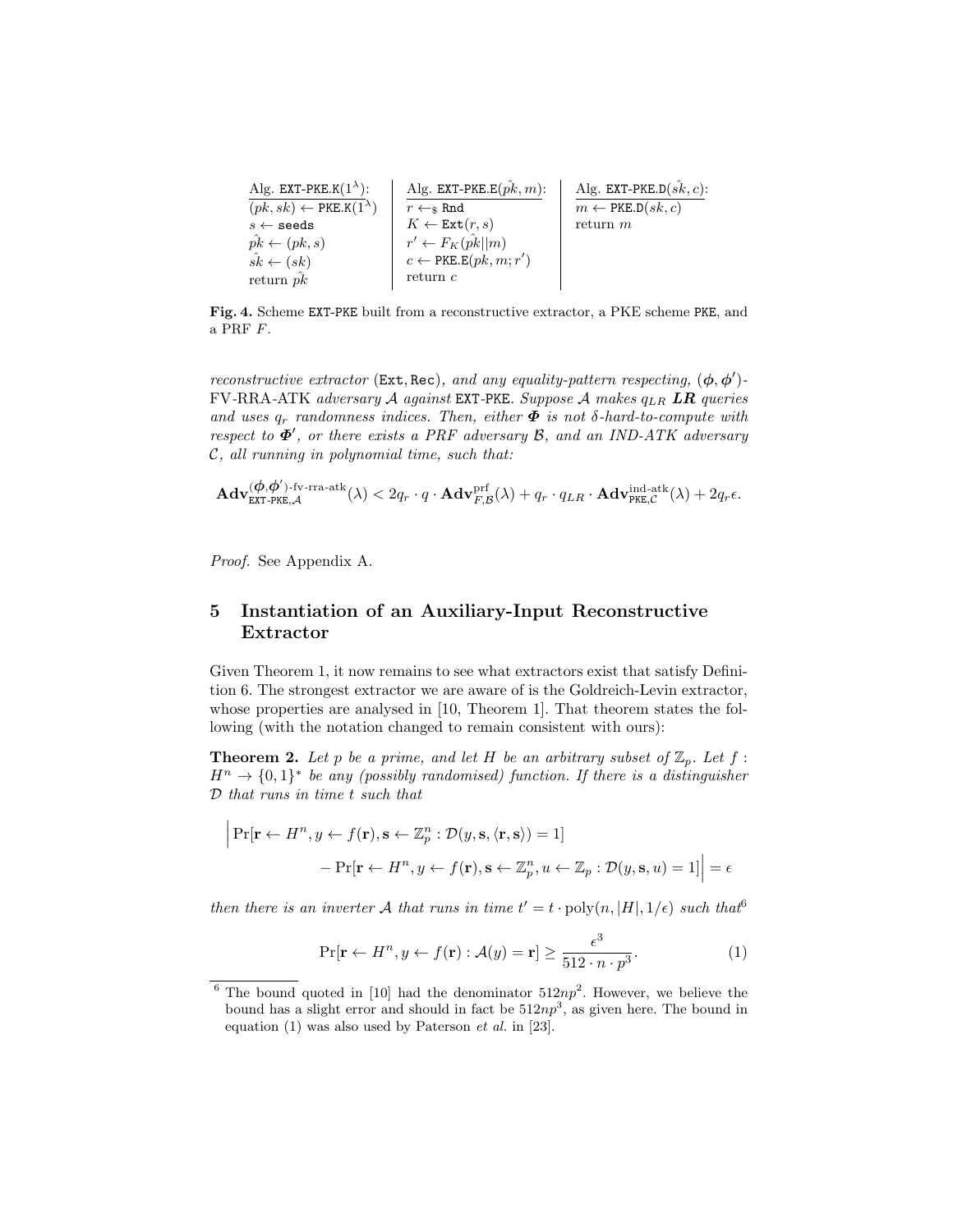$$
\begin{array}{ll|l|l} \text{Alg. EXT-PKE.K}(1^{\lambda}): & \text{Alg. EXT-PKE.E}(\hat{pk},m): & \text{Alg. EXT-PKE.L}(\hat{sk},c): \\ \hline (pk,sk) \leftarrow \text{PKE.K}(1^{\lambda}) & r \leftarrow_{\$} H^{\lambda} & m \leftarrow \text{PKE.D}(sk,c): \\ s \leftarrow \mathbb{Z}_p^{\lambda} & K \leftarrow \langle r,s \rangle & \text{return } m \\ \hat{pk} \leftarrow (pk,s) & r' \leftarrow F_K(\hat{pk}||m) \\ \text{return } \hat{pk} & c \leftarrow \text{PKE.E}(pk,m;r') \\ \text{return } p\hat{k} & \text{return } c \\ \end{array}
$$

Fig. 5. Scheme EIP-PKE (Euclidean Inner Product) built from a PKE scheme PKE, and a PRF  $F.$  Here,  $H$  denotes a subset of  $\mathbb{Z}_q.$ 

This theorem can be used to obtain an auxiliary-input reconstructive extractor. Specifically, consider the extractor Ext that maps from  $H^n \times \mathbb{Z}_p^n$  to  $\mathbb{Z}_p$  (where H is a subset of  $\mathbb{Z}_p$  defined as

$$
\text{Ext}(r,s) = \langle r, s \rangle.
$$

Matching the notation of Theorem 2 with Definition 6, Rec is now  $\mathcal{A}, \mathbf{\Phi} = \{id\},\$  $\mathbf{\Phi}'$  is the set of  $\delta$ -hard-to-invert vectors of functions,  $\mathbf{\phi}'$  is the function f, and the extractor Ext is easily seen to be an  $(\epsilon, \delta, id, \mathbf{\Phi}')$ -auxiliary-input reconstructive extractor, where

$$
\epsilon = \sqrt[3]{512\delta\lambda p^3}.
$$

Note that, in the proof of  $[10]$ , the theorem is stated with one function f. However, we now use a vector of functions  $(\phi'_1, \ldots, \phi'_q)$  in our proof. Fortunately this is not problematic, since we can simply interpret f (whose output is in  $\{0,1\}^*$ ) as a vector of functions. That is, we can set  $f(r) = (\phi'_1(r), \ldots, \phi'_q(r)).$ 

By combining Theorem 2 with Theorem 1, we easily obtain the following theorem.

**Theorem 3.** Let  $\Phi'$  be a set of hard-to-invert vectors of functions on  $\{0,1\}^{\lambda}$ . Then PKE scheme EIP-PKE in Figure 5 is  $(id, \Phi')$ -FV-RRA-ATK secure. More precisely, consider any polynomial-size vector of functions  $\phi' \in \Phi'$  which are  $\delta$ -hard-to-invert, and any equality-pattern respecting, (id,  $\phi'$ )-FV-RRA-ATK adversary A against EIP-PKE. Suppose A makes  $q_{LR}$  LR queries and uses  $q_r$  randomness indices. Then there exists a PRF adversary B and an IND-ATK adversary  $C$ , all running in polynomial time, such that:

$$
\mathbf{Adv}_{\mathsf{EIP\text{-}PKE},\mathcal{A}}^{(\mathrm{id},\boldsymbol{\phi}')\text{-}\mathrm{fv\text{-}rra\text{-}atk}}(\lambda)<2q_r\cdot\mathbf{Adv}_{F,\mathcal{B}}^{\mathrm{prf}}(\lambda)+q_r\cdot q_{LR}\cdot\mathbf{Adv}_{\mathrm{PKE},\mathcal{C}}^{\mathrm{ind\text{-}atk}}(\lambda)+2q_r\sqrt[3]{512\delta\lambda p^3}.
$$

While the above theorem limits the challenge functions modifying the input to the extractor to being the identity function, the schemes resulting from our transform using the above reconstructive extractor still enjoy several advantages over the single FV-RRA-CPA-secure scheme that was presented in [22]. Most notably, [22] only gave one concrete scheme, which is only secure in the CPA version of the FV-RRA-ATK game. Our theorem not only shows how to achieve CCA security (which was left as an open problem in [22]), but also shows how to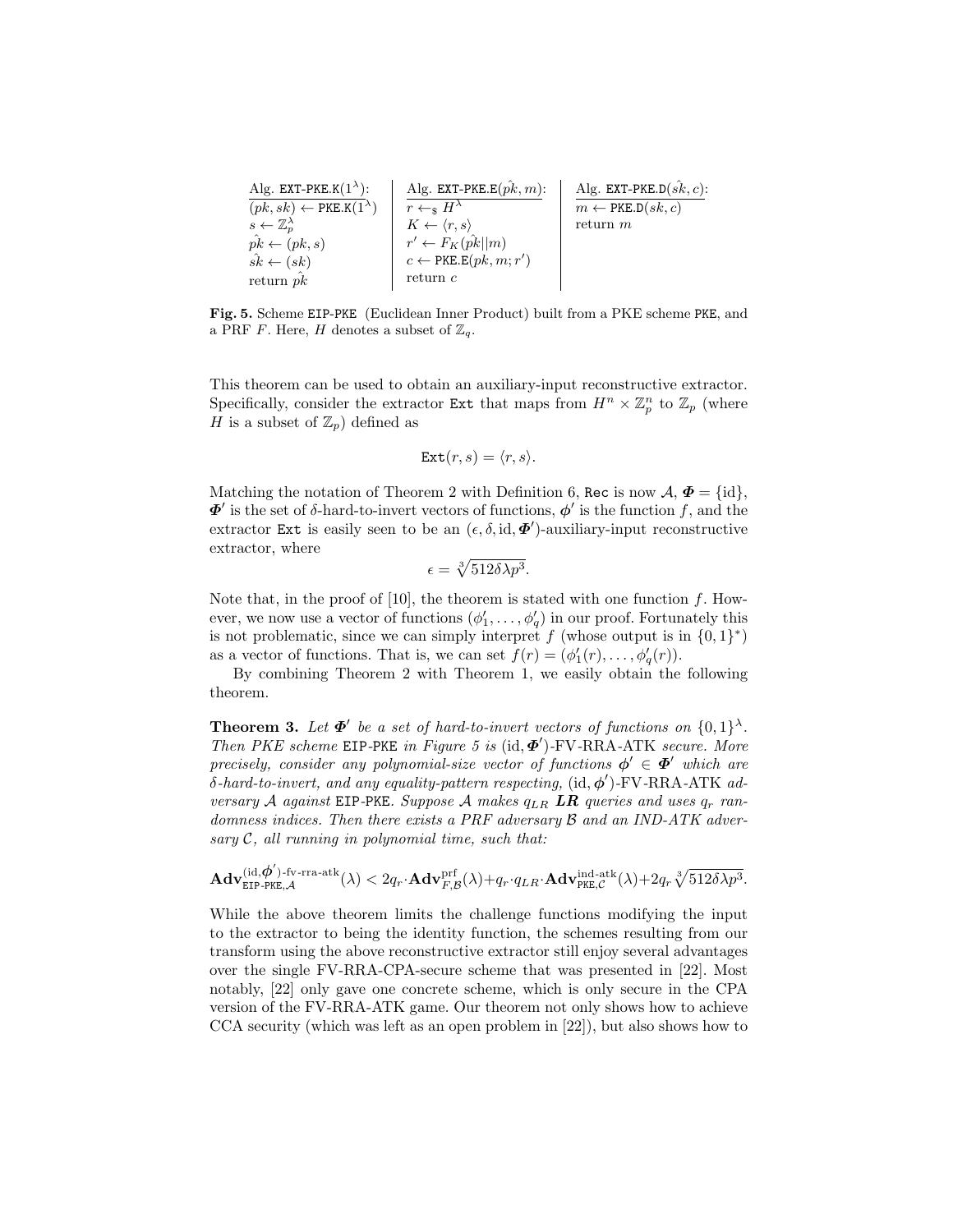convert any IND-CCA scheme into an FV-RRA-CCA secure scheme. Furthermore, the security bound of our theorem is tighter than that of [22], and our theorem facilitates the use of much smaller public keys. For comparison, when using our transform with the above Goldreich-Levin extractor, the public key of the underlying PKE scheme is modified to include  $\lambda$  additional components from  $H \subset \mathbb{Z}_q$ . Hence, transforming, for example, the PKE scheme by Kurosawa and Desmedt [18], yields a scheme with public keys consisting of  $\lambda + 4$  group elements and a hash function key. In contrast, the modified BHHO scheme presented in [22] requires public keys consisting of  $2 \cdot k(\lambda)$  group elements (where k is polynomial). Furthermore, the loss of security in the security reduction of the modified BHHO scheme includes the component  $\sqrt[3]{512\delta k p^4}$ , which originates from the reduction to the  $\delta$ -hard-to-invert functions. In comparison, the corresponding loss of security obtained from applying our transform is  $\sqrt[3]{512\delta\lambda p^3}$ , which leads to a weaker requirement on the  $\delta$ -hard-to-invert functions.

It remains an open question whether there exists extractors that will enable stronger notions of FV-RRA-ATK security to be shown for schemes like EXT-PKE (Figure 4), or alternative extractors that have, for example, shorter seeds. However, this seems difficult at present. A standard technique to obtain an  $(\epsilon, \delta)$ -auxiliary-input reconstructive extractor is to use complexity-leveraging with a standard reconstructive extractor [26]. Unfortunately, this technique does not appear to work in the FV-RRA-ATK setting. More specifically, if we wish to use complexity-leveraging, we require the range of the auxiliary function to be smaller than the domain. However, for our FV-RRA-ATK game to make sense, we require that for each  $\phi$  we have  $\mathcal{D}(\phi) = \mathcal{R}(\phi) = \text{Rnd}$ . Hence, complexityleveraging seems to be incompatible with the FV-RRA-ATK model.

#### 6 Connections with CIS Hash Functions

We will now briefly explore the connections between  $(\epsilon, \delta, \boldsymbol{\Phi}, \boldsymbol{\Phi}')$ -auxiliary-input reconstructive extractors and correlated-input secure (CIS) hash functions. In particular, we will show that any reconstructive extractor can be used to construct a secure CIS hash function. Correlated-input secure hash functions were first studied by Goyal et al. in [14]. They introduced several definitions of security, but the one we shall be concerned with is the pseudorandomness notion. Intuitively, a hash function is (pseudorandom) correlated-input secure if the challenge output of the hash function is indistinguishable from random even when an adversary is allowed to see outputs on correlated inputs. That is, an adversary can submit correlation functions  $\phi$  to its oracle and will receive  $h(\phi(r))$ , where h is the (possibly keyed) hash function, and  $r$  is a uniformly random input chosen at the beginning of the security game. The adversary may submit multiple oracle queries, and finally forwards a challenge function  $\phi^*$  to the oracle. The game will return either  $h(\phi^*(r))$  or z, where z is chosen uniformly at random from the range of the hash function. The hash function is (adaptively) secure if the adversary has negligible advantage in distinguishing the outputs.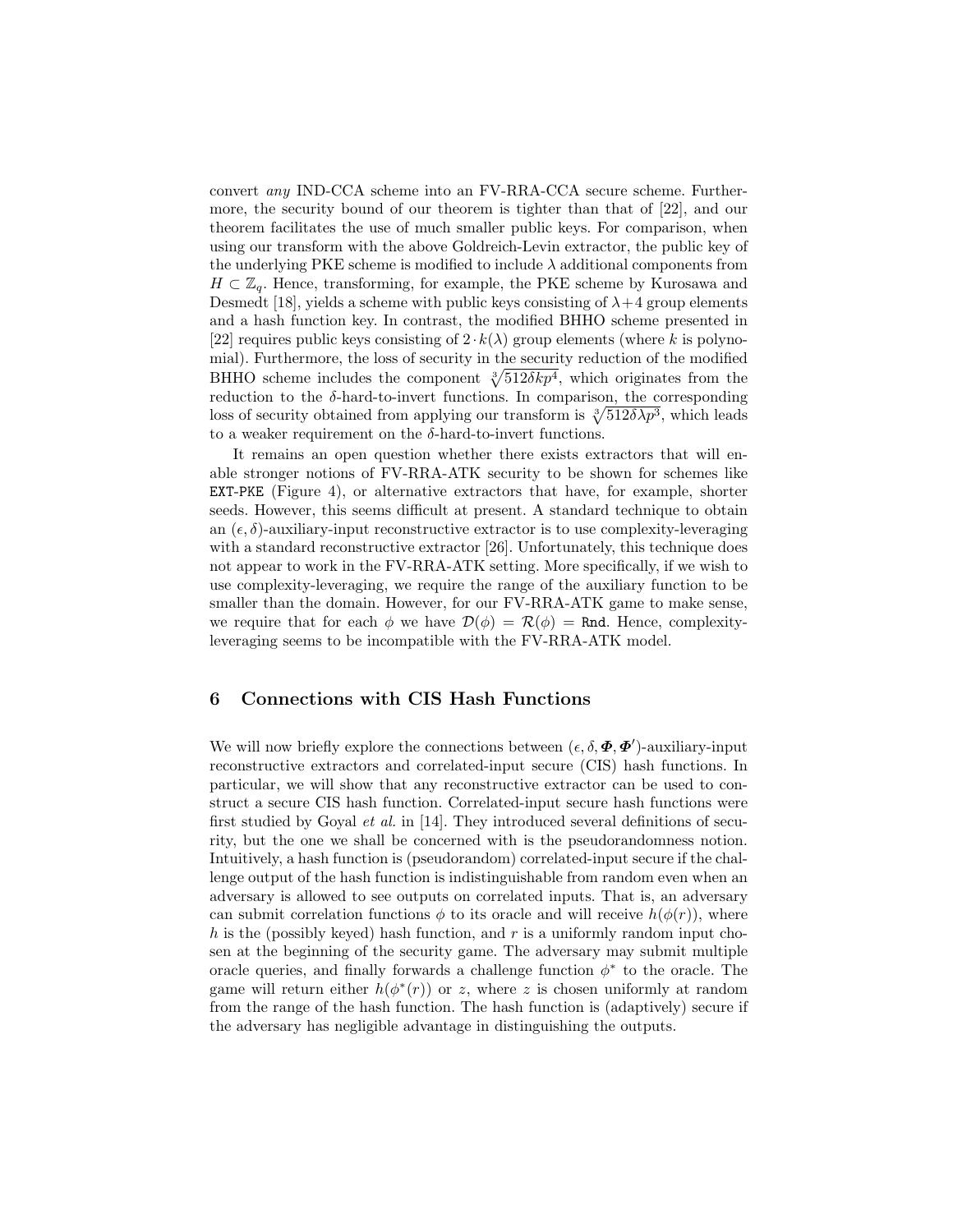| <b>proc. Initialise(λ):</b>       | <b>proc. Challenge(j):</b>        | <b>proc. Query(i):</b>          |
|-----------------------------------|-----------------------------------|---------------------------------|
| $b \leftarrow_s \{0, 1\};$        | if $b = 0$ ,                      | <b>return</b> $h_c(\phi'_i(r))$ |
| $h_c \leftarrow_s \mathcal{H}$    | $z \leftarrow_s \mathcal{R}(h_c)$ | <b>proc. Finally</b>            |
| $r \leftarrow_s \mathcal{D}(h_c)$ | <b>return</b> $z$                 | <b>proc. Finally</b>            |
| <b>return</b> $h_c$               | <b>proc. Finally</b>              |                                 |
| <b>return</b> $h_c$               | <b>proc. Finally</b>              |                                 |
| <b>return</b> $h_c$               | <b>if</b> $b = b'$ , return 1     |                                 |

**Fig. 6.** The  $(\phi, \phi')$ -CIS hash game, where  $\phi = (\phi_1, \dots, \phi_q)$  and  $\phi' = (\phi'_1, \dots, \phi'_{q'})$ .

As noted in [14], CIS hash functions have applications to password-based login and efficient searches on encrypted data. Furthermore, they share interesting connections with Related-Key Attack secure primitives. However, the CIS hash function construction presented in [14] only achieves selective security for correlation functions  $\phi$  corresponding to polynomials of bounded degree, which limits its usefulness in the above mentioned applications. Constructing adaptive CIS hash functions for a wide class of functions is a challenging task, in particular for non-algebraic function classes. This is evidenced by the results of Wichs [27], which show that injective CIS hash functions cannot be proved secure for arbitrary correlation functions  $\phi$  via a black-box reduction, based on any cryptographic game. However, here we show that auxiliary-input reconstructive extractors can be used to construct a specific kind of CIS hash functions. To explore this connection, we must consider a variant of the CIS hash security game that was presented in [14]. The security game is shown in Figure 6, while our definition of security is given below.

**Definition 7.** The advantage of an adversary A against a family of hash functions H in the  $(\phi, \phi')$ -CIS game (Figure 6) is defined to be

$$
\mathbf{Adv}_{\mathcal{H},\mathcal{A}}^{(\boldsymbol{\phi},\boldsymbol{\phi}')\text{-}\mathrm{cis}}(\lambda) := 2\cdot\Pr[(\boldsymbol{\phi},\boldsymbol{\phi}')\text{-}\mathrm{CIS}_{\mathcal{H}}^{\mathcal{A}}(\lambda) \Rightarrow 1] - 1.
$$

**Definition 8.** A family of hash functions H is said to be  $(\Phi, \Phi')$ -pseudorandom correlated-input secure if, for all  $\phi \in \Phi$ , all  $\phi' \in \Phi'$ , and all polynomial time adversaries A, we have

$$
\mathbf{Adv}_{\mathcal{H},\mathcal{A}}^{(\boldsymbol{\phi},\boldsymbol{\phi}')\text{-}\mathrm{cis}}(\lambda) \le \mathrm{negl}(\lambda).
$$

Notice that in our new definition, instead of letting the adversary adaptively choose the functions as in [14], the security game itself is parametrised with function vectors  $\phi$  and  $\phi'$ , and security is required to hold for all choices of  $\phi \in \mathbf{\Phi}$  and  $\phi' \in \mathbf{\Phi}'$ . It is worth stressing that there is a subtle difference between the two approaches to defining security for CIS hash functions, and the definition used here implies that the function vectors  $\phi$  and  $\phi'$  will be independent of the chosen hash function (i.e. the hash function key c).

With these definitions and notions in place we can define our hash function family  $H$  from an extractor as follows:

$$
h_c(r) := \text{Ext}(r, c).
$$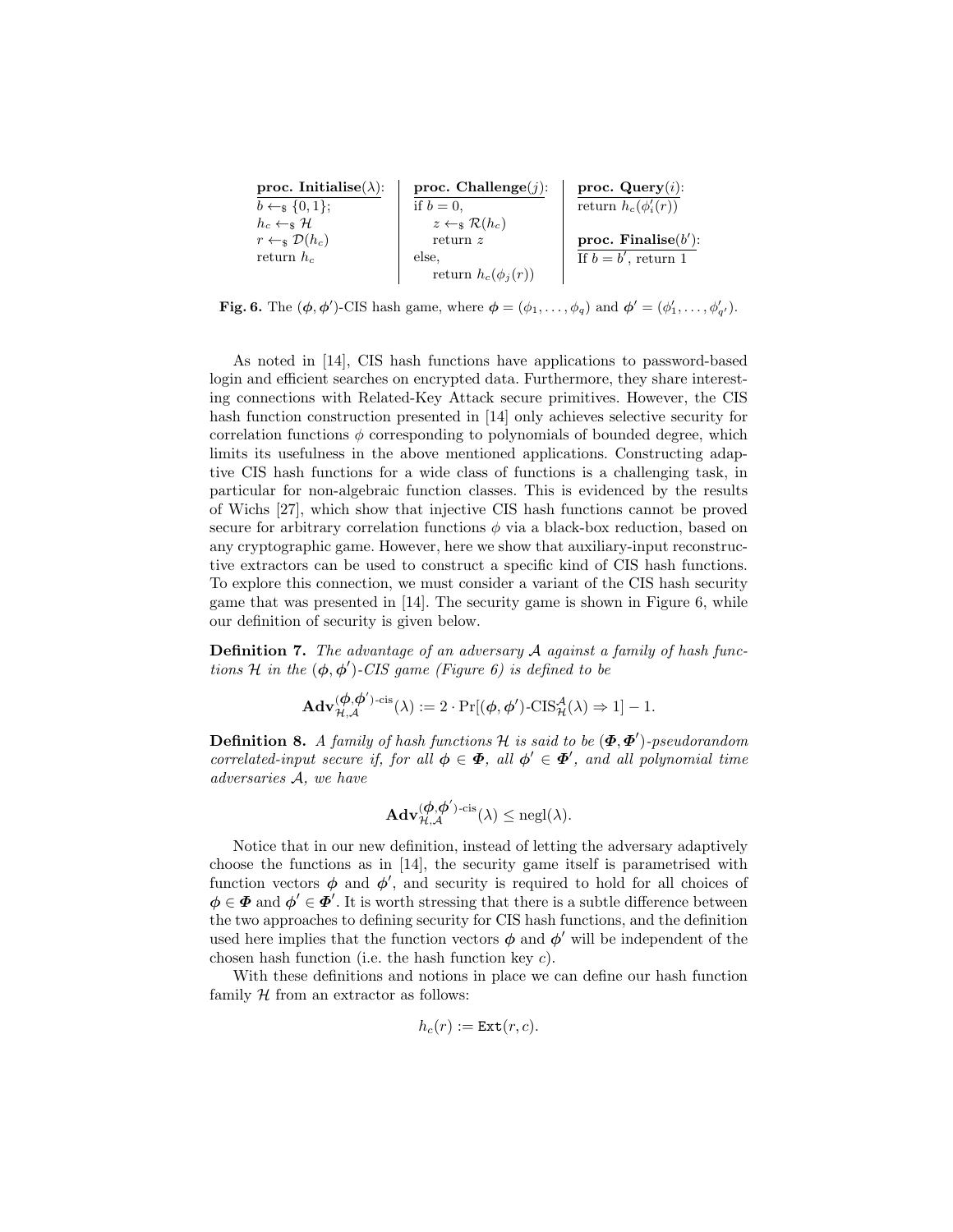The following theorem establishes the security of the hash function, based on the security of the underlying auxiliary-input reconstructive extractor.

**Theorem 4.** Let Ext be an  $(\epsilon, \delta, \Phi, \Phi')$ -auxiliary-input reconstructive extractor, and let  $\Phi$  be  $\delta$ -hard-to-compute with respect to  $\Phi'$ . Consider the hash function family H defined by the hash functions  $h_c(r) := \text{Ext}(c, r)$ . Then, for any  $\phi \in \Phi$ , any  $\phi' \in \mathbf{\Phi}'$ , and all polynomial time adversaries A, we have

$$
\mathbf{Adv}_{\mathcal{H},\mathcal{A}}^{(\boldsymbol{\phi},\boldsymbol{\phi}')\text{-}\mathrm{cis}}(\lambda)<\epsilon.
$$

We will sketch the proof of the above theorem.

*Proof (Sketch)*. If an adversary A has advantage greater than or equal to  $\epsilon$ , we would be able to build an extractor adversary  $\mathcal D$  that distinguishes the outputs of the extractor with probability  $\epsilon$ . This in turn would allow us to build a function Rec that recovers r with probability greater than  $\delta$  (cf. Definition 6), which is not possible by assumption. Hence, we have a contradiction, so the advantage of the adversary A must be less than  $\epsilon$ .

A concrete instantiation of such a CIS hash is possible via Theorem 1 of [10]. If we define

$$
h_c(r) := \langle r, c \rangle,\tag{2}
$$

where  $c \in \mathbb{Z}_p^{\lambda}$  and  $r \in H^{\lambda}$  for  $H \subset \mathbb{Z}_p$ , then the following corollary is obvious.

Corollary 1. Consider the hash function family H defined by Equation 2, and let  $\Phi'$  be a set of  $\delta$ -hard-to-invert functions. Then, for all  $\phi' \in \Phi'$ , and all polynomial time adversaries A, we have

$$
\mathbf{Adv}_{\mathcal{H},\mathcal{A}}^{(\mathrm{id},\boldsymbol{\phi}')\text{-}\mathrm{cis}}(\lambda) < \sqrt[3]{512\delta\lambda p^3}.
$$

As highlighted above, CIS hash functions share interesting connections with RKA-secure primitives. In fact, [14] proposed a general approach for obtaining RKA-security via a CIS hash function. For example, consider a standard signature scheme given by algorithms {KeyGen, Sign, Verify}, and a (id,  $\Phi'$ )pseudorandom correlated-input secure hash function h for which we assume a key  $c$  is publicly available. To obtain a RKA-secure signature scheme for functions  $\mathbf{\Phi}',$  simply replace the random coins r used by KeyGen with  $h_c(r)$ , and the signing key with  $r$ . Furthermore, since the signing key of the original scheme is no longer stored, the algorithm Sign must regenerate this from r using  $h_c$  and KeyGen. As shown in [14], the resulting signature scheme will be RKA-secure for functions  $\boldsymbol{\varPhi}'$ .

Note that, in this approach, only a  $(id, \mathbf{\Phi}')$ -pseudorandom correlated-input secure hash function is required. Hence, by using the CIS hash function from Corollary 1 in the above sketched transformation, we can obtain a RKA-secure signature scheme for hard-to-invert functions. As far as the authors are aware, this is the first construction of a RKA-secure signature scheme for this class of functions. Furthermore, a similar result can be obtained for any primitive for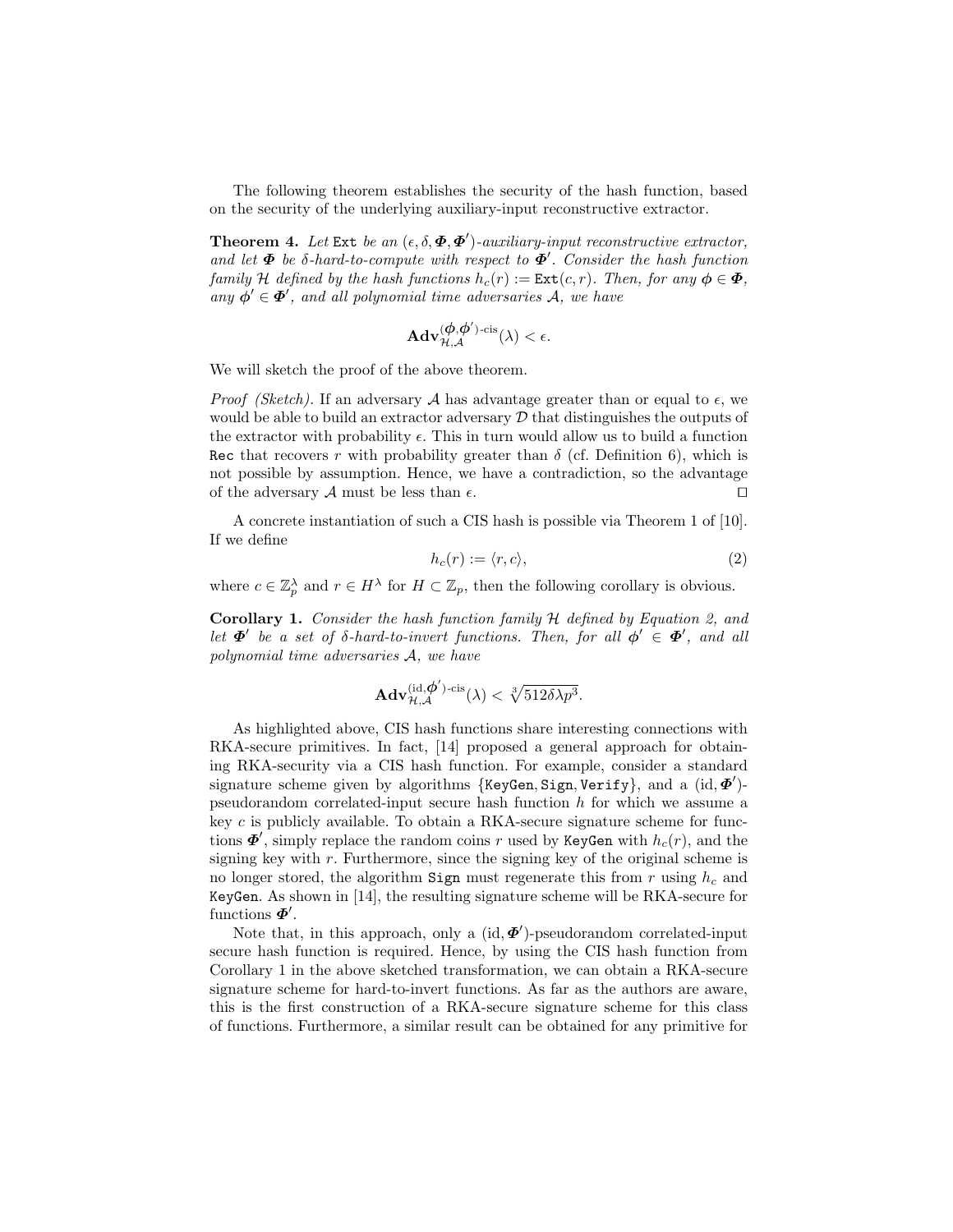which the above transformation applies. However, note that due to the properties of the above described security model for CIS hash functions, which implies that the functions  $\Phi'$  are independent of the hash function key, we only obtain selective RKA-security.

#### References

- 1. Michel Abdalla, Fabrice Benhamouda, Alain Passel`egue, and Kenneth G. Paterson. Related-key security for pseudorandom functions beyond the linear barrier. In Juan A. Garay and Rosario Gennaro, editors, CRYPTO (1), volume 8616 of Lecture Notes in Computer Science, pages 77–94. Springer, 2014.
- 2. Andrew Becherer, Alex Stamos, and Nathan Wilcox. Cloud computing security: Raining on the trendy new parade. BlackHat USA, 2009.
- 3. Mihir Bellare, Zvika Brakerski, Moni Naor, Thomas Ristenpart, Gil Segev, Hovav Shacham, and Scott Yilek. Hedged public-key encryption: How to protect against bad randomness. In Mitsuru Matsui, editor, ASIACRYPT, volume 5912 of Lecture Notes in Computer Science, pages 232–249. Springer, 2009.
- 4. Mihir Bellare and David Cash. Pseudorandom functions and permutations provably secure against related-key attacks. In Tal Rabin, editor, CRYPTO, volume 6223 of Lecture Notes in Computer Science, pages 666–684. Springer, 2010.
- 5. Mihir Bellare and Phillip Rogaway. The security of triple encryption and a framework for code-based game-playing proofs. In Serge Vaudenay, editor, EU-ROCRYPT, volume 4004 of Lecture Notes in Computer Science, pages 409–426. Springer, 2006.
- 6. Mike Bendel. Hackers describe PS3 security as epic fail, gain unrestricted access, 2011. http://www.exophase.com/20540/ hackers-describe-ps3-security-as-epic-fail-gain-unrestricted-access/.
- 7. Daniel J. Bernstein, Yun-An Chang, Chen-Mou Cheng, Li-Ping Chou, Nadia Heninger, Tanja Lange, and Nicko van Someren. Factoring RSA keys from certified smart cards: Coppersmith in the wild. Cryptology ePrint Archive, Report 2013/599, 2013. http://eprint.iacr.org/.
- 8. Dan Boneh, Shai Halevi, Michael Hamburg, and Rafail Ostrovsky. Circular-secure encryption from decision diffie-hellman. In David Wagner, editor, CRYPTO, volume 5157 of Lecture Notes in Computer Science, pages 108–125. Springer, 2008.
- 9. Debian. Debian Security Advisory DSA-1571-1: OpenSSL predictable random number generator, 2008. http://www.debian.org/security/2008/dsa-1571.
- 10. Yevgeniy Dodis, Shafi Goldwasser, Yael Tauman Kalai, Chris Peikert, and Vinod Vaikuntanathan. Public-key encryption schemes with auxiliary inputs. In Daniele Micciancio, editor, TCC, volume 5978 of Lecture Notes in Computer Science, pages 361–381. Springer, 2010.
- 11. Yevgeniy Dodis, David Pointcheval, Sylvain Ruhault, Damien Vergnaud, and Daniel Wichs. Security analysis of pseudo-random number generators with input: /dev/random is not robust. IACR Cryptology ePrint Archive, 2013:338, 2013.
- 12. Leo Dorrendorf, Zvi Gutterman, and Benny Pinkas. Cryptanalysis of the random number generator of the Windows operating system. ACM Trans. Inf. Syst. Secur., 13(1), 2009.
- 13. Ian Goldberg and David Wagner. Randomness and the Netscape browser, 1996. http://www.drdobbs.com/windows/184409807.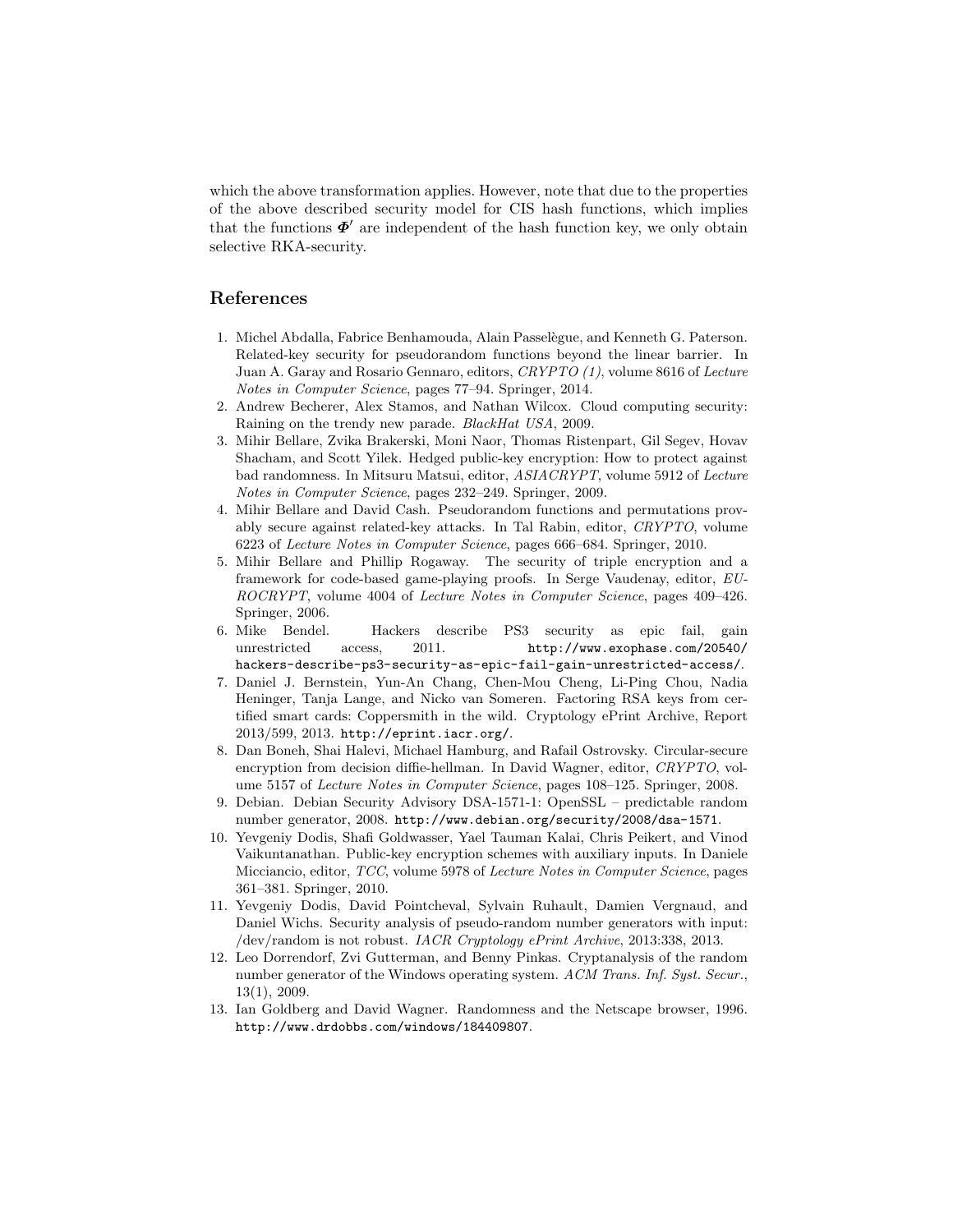- 14. Vipul Goyal, Adam O'Neill, and Vanishree Rao. Correlated-input secure hash functions. In Yuval Ishai, editor, TCC, volume 6597 of Lecture Notes in Computer Science, pages 182–200. Springer, 2011.
- 15. Zvi Gutterman and Dahlia Malkhi. Hold your sessions: An attack on java sessionid generation. In Alfred Menezes, editor, CT-RSA, volume 3376 of Lecture Notes in Computer Science, pages 44–57. Springer, 2005.
- 16. Zvi Gutterman, Benny Pinkas, and Tzachy Reinman. Analysis of the linux random number generator. In IEEE Symposium on Security and Privacy, pages 371–385. IEEE Computer Society, 2006.
- 17. Nadia Heninger, Zakir Durumeric, Eric Wustrow, and J. Alex Halderman. Mining your Ps and Qs: Detection of widespread weak keys in network devices. In USENIX Security Symposium, August 2012.
- 18. Kaoru Kurosawa and Yvo Desmedt. A new paradigm of hybrid encryption scheme. In Matthew K. Franklin, editor, CRYPTO, volume 3152 of Lecture Notes in Computer Science, pages 426–442. Springer, 2004.
- 19. Arjen K. Lenstra, James P. Hughes, Maxime Augier, Joppe W. Bos, Thorsten Kleinjung, and Christophe Wachter. Public keys. In Reihaneh Safavi-Naini and Ran Canetti, editors, CRYPTO, volume 7417 of Lecture Notes in Computer Science, pages 626–642. Springer, 2012.
- 20. Stefan Lucks. Ciphers secure against related-key attacks. In Bimal K. Roy and Willi Meier, editors, FSE, volume 3017 of Lecture Notes in Computer Science, pages 359–370. Springer, 2004.
- 21. Kai Michaelis, Christopher Meyer, and Jörg Schwenk. Randomly failed! the state of randomness in current java implementations. In Ed Dawson, editor, CT-RSA, volume 7779 of Lecture Notes in Computer Science, pages 129–144. Springer, 2013.
- 22. Kenneth G. Paterson, Jacob C. N. Schuldt, and Dale L. Sibborn. Related randomness attacks for public key encryption. In Hugo Krawczyk, editor, PKC, volume 8383 of Lecture Notes in Computer Science, pages 465–482. Springer, 2014.
- 23. Kenneth G. Paterson, Jacob C. N. Schuldt, and Dale L. Sibborn. Related randomness attacks for public key encryption. IACR Cryptology ePrint Archive, 2014:337, 2014.
- 24. Ananth Raghunathan, Gil Segev, and Salil P. Vadhan. Deterministic public-key encryption for adaptively chosen plaintext distributions. In Thomas Johansson and Phong Q. Nguyen, editors, EUROCRYPT, volume 7881 of Lecture Notes in Computer Science, pages 93–110. Springer, 2013.
- 25. Thomas Ristenpart and Scott Yilek. When good randomness goes bad: Virtual machine reset vulnerabilities and hedging deployed cryptography. In NDSS. The Internet Society, 2010.
- 26. Hoeteck Wee. Public key encryption against related key attacks. In Marc Fischlin, Johannes Buchmann, and Mark Manulis, editors, Public Key Cryptography, volume 7293 of Lecture Notes in Computer Science, pages 262–279. Springer, 2012.
- 27. Daniel Wichs. Barriers in cryptography with weak, correlated and leaky sources. In Robert D. Kleinberg, editor, ITCS, pages 111–126. ACM, 2013.
- 28. Scott Yilek. Resettable public-key encryption: How to encrypt on a virtual machine. In Josef Pieprzyk, editor, CT-RSA, volume 5985 of Lecture Notes in Computer Science, pages 41–56. Springer, 2010.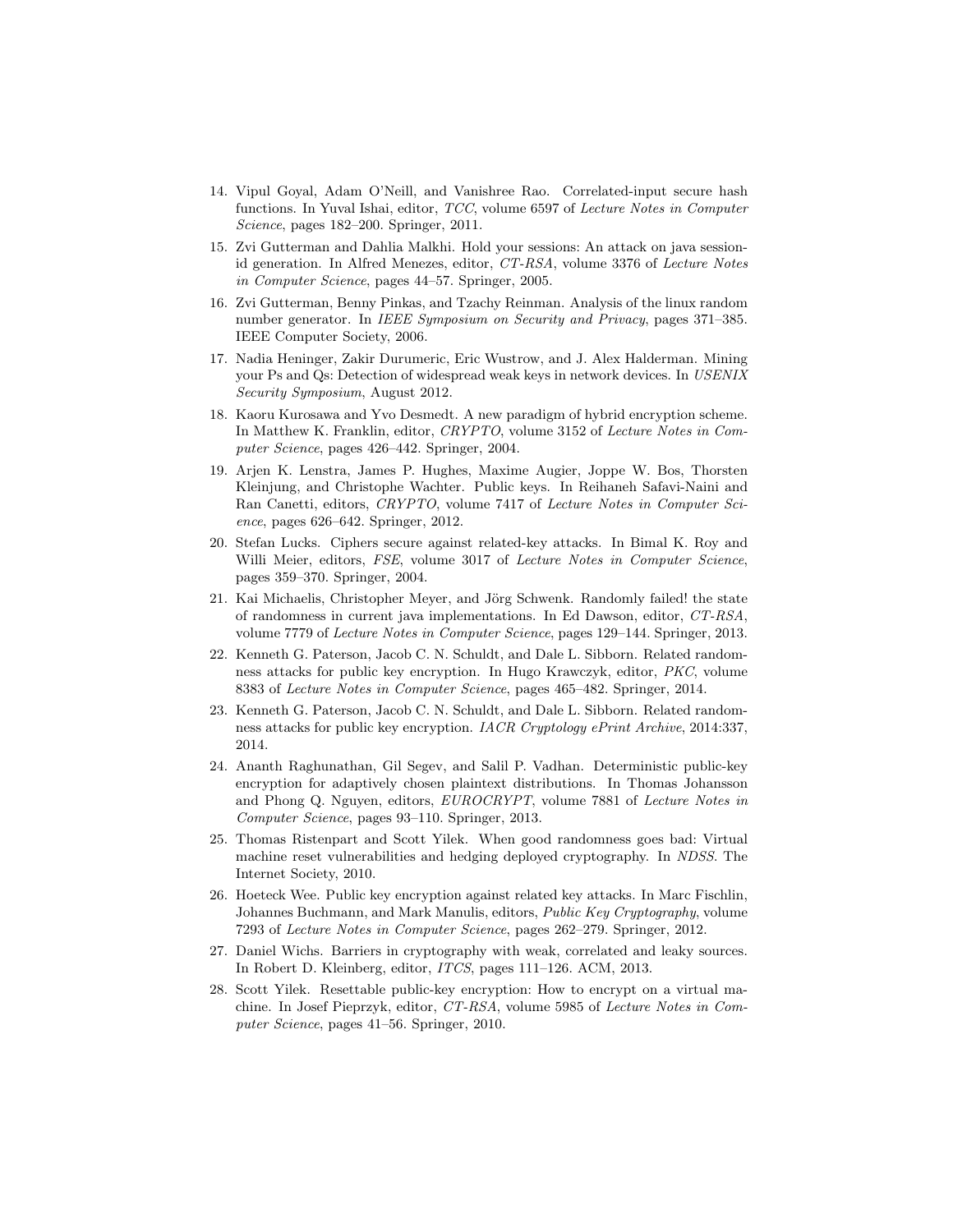```
Setup
  (pk^*, sk^*) \leftarrow \texttt{PKE.K}(1^{\lambda})(\hat{pk}^*, \hat{sk}^*) \leftarrow (pk^*||s, sk^*)b \leftarrow_s \{0, 1\}Enc query (\hat{pk}, m, i)\text{return } \text{\texttt{EXT-PKE.E}}(\hat{pk}, m; \phi_i(r))LR query (m_0, m_1, i)r^{'} \leftarrow F_{z_i}(\hat{pk}^*||m_b)c \leftarrow \texttt{PKE.E}(pk^*, m_b; r')return c
                                                         Dec query c
                                                                 return PKE.D(sk^*, c)
```
Fig. 7. Simulation used in the proof of Lemma 2

#### A Proof of Theorem 1

Proof. First, we invoke Lemma 1, so that we now only have to prove the theorem for an adversary using just one randomness value. Furthermore, we assume that an adversary never repeats a query. Identical queries will result in identical outputs, hence any adversary that repeats a query may be replaced by a more efficient adversary with the same advantage. We proceed via a sequence of game hops. The games are as follows:

- $G_0$ :  $G_0$  is the real game with the scheme defined in Figure 4.
- $G_1: G_1$  is the same as  $G_0$ , except for **LR** queries, where the output of the extractor is replaced with a uniformly random value. If there existed an adversary that could distinguish between these two games, then we could use this adversary to reconstruct  $\phi_i(r)$ .
- $G_2$ :  $G_2$  is the same as  $G_1$ , except for **LR** queries, where the outputs of the PRF are replaced with uniformly random values. Finally,  $G_2$  may be simulated by a standard IND-ATK adversary.

 $G_0 - G_1$ : We will prove the following:

**Lemma 2.** For any adversary  $A$ , the difference in success probabilities in games  $G_0$  and  $G_1$  is bounded by  $\epsilon$ :

$$
\Pr[G_1^{\mathcal{A}} \Rightarrow 1] - \Pr[G_0^{\mathcal{A}} \Rightarrow 1] < \epsilon.
$$

*Proof.* Consider a distinguisher  $\mathcal{D}$ , attempting to distinguish whether the extractor game has returned a real or random output. Adversary  $D$  is given a seed s, two vectors of functions  $\phi = (\phi_1, \ldots, \phi_q)$  and  $\phi' = (\phi'_1, \ldots, \phi'_{q'})$ , and the vector  $\phi' = (\phi'_1(r), \ldots, \phi'_q(r))$ , and a value  $\boldsymbol{z} = (z_1, \ldots, z_q)$  which is either  $\{\text{Ext}(\phi_i(r); s)\}_{i \in \{1, ..., q\}}$  or  $(\sigma_1, ..., \sigma_q)$  where each  $\sigma_i$  is chosen uniformly at random from the range  $\Sigma$  of the extractor. The distinguisher  $\mathcal D$  sets up the simulation as shown in Setup in Figure 7, and forwards the public key  $\hat{p}^*_k$  to A. Then  $D$  answers  $A$ 's queries as shown in **Enc query, LR query, and Dec** query in Figure 7.

When A halts and outputs b', D halts and outputs 1 if and only if  $b = b'$ . If  $z = {\text{Ext}(\phi_i(r); s)}_{i \in \{1, ..., q\}}$  a perfect simulation of  $G_0$  is provided. Otherwise, a perfect simulation of  $G_1$  is provided. Hence,

$$
|\mathrm{Pr}[G_0^{\mathcal{A}} \Rightarrow 1] - \mathrm{Pr}[G_1^{\mathcal{A}} \Rightarrow 1]| = |\mathrm{Pr}[\mathcal{D}(s,\mathrm{Ext}(r;s),\phi'(r)) \Rightarrow 1] - \mathrm{Pr}[\mathcal{D}(s,\sigma,\phi(r)) \Rightarrow 1]|.
$$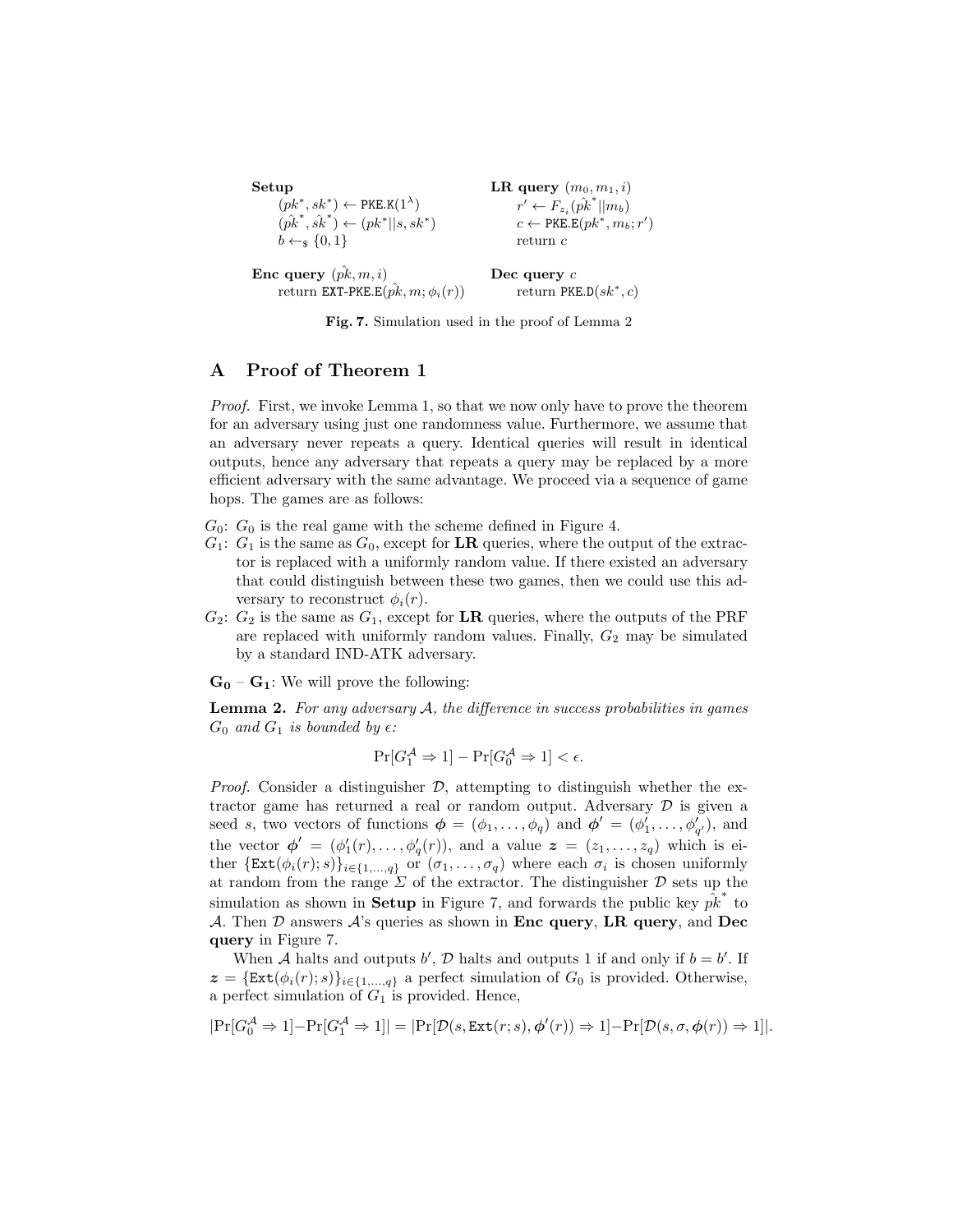```
Setup
 b \leftarrow s \{0, 1\}s \leftarrow_{\$} seeds
 r \leftarrow_{\$} \texttt{Rnd}K_{j+2},\ldots,K_q \leftarrow \mathbb{R} PRF.K(1^{\lambda})(pk^*, sk^*) \leftarrow \texttt{PKE.K}(1^{\lambda})(pk^*, s\hat{k}^*) \leftarrow (pk^*||s, sk^*)Enc query (\hat{pk}, m, i)\textsf{return }\texttt{EXT-PKE.E}(\hat{pk},m;\phi_i(r))LR query (m_0, m_1, i)if i < j + 1r' \leftarrow_{\$} \texttt{Rnd}if i = j + 1forward pk^*||m_b to PRF oracle;
                                                                       receive output r'if i > j + 1r' \leftarrow F_{K_i}(pk^*||m_b)c \leftarrow \texttt{PKE.E}(\hat{\hat{pk}^*}, m_b; r')return c
```
Dec query c return  $PKE.D(sk, c)$ 

Fig. 8. Simulation used in the proof of Lemma 3

If an adversary can distinguish outputs of the extractor from uniformly random values with probability greater than or equal to  $\epsilon$  in polynomial time, then there exists an algorithm Rec that will recover  $\phi_i(r)$  (for some  $i \in \{1, \ldots, q\}$ ) with probability greater than  $\delta$  (cf. Definition 6). However, this is a contradiction since the  $\phi$  is  $\delta$ -hard-to-compute with respect to  $\phi'$ . Hence, we must have

$$
\Pr[G_1^{\mathcal{A}} \Rightarrow 1] - \Pr[G_0^{\mathcal{A}} \Rightarrow 1] < \epsilon.
$$

 $\mathbf{G_{1}}$  –  $\mathbf{G_{2}}$ : If an adversary can distinguish games 1 and 2 with a certain probability, then we may construct a PRF adversary  $\beta$  that wins the PRF game with the same probability. Specifically:

**Lemma 3.** The difference between games  $G_1$  and  $G_2$  is bounded by the advantage of a PRF adversary. More specifically,

$$
|\mathrm{Pr}[G_1^{\mathcal{A}} \Rightarrow 1] - \mathrm{Pr}[G_2^{\mathcal{A}} \Rightarrow 1]| \leq \mathbf{Adv}_{F, \mathcal{B}}^{\mathrm{prf}}(\lambda).
$$

*Proof.* The proof uses a hybrid argument. Consider the hybrid game  $G_{1,j}$ , where the outputs of the PRF for functions  $\{\phi_i\}_{i \leq j+1}$  are replaced with uniformly random values. Notice that  $G_1 = G_{1,0}$  and  $G_2 = G_{1,q}$ . B sets up the simulation of  $G_{1,j}$  as shown in **Setup** in Figure 8, and returns the public key  $\hat{pk}^*$  to A. Then  $\beta$  answers  $\mathcal{A}$ 's queries as shown in Enc query, LR query, and Dec query in Figure 8.

When A halts and outputs b', B halts and outputs 1 if and only if  $b = b'$ . When B's outputs are from a PRF he simulates  $G_{1,j}$  perfectly. Otherwise, if B's outputs are uniformly random he simulates  $G_{1,j+1}$  perfectly. Hence, we have

$$
|\mathrm{Pr}[G_1^{\mathcal{A}} \Rightarrow 1] - \mathrm{Pr}[G_2^{\mathcal{A}} \Rightarrow 1]| \leq q \cdot \mathbf{Adv}_{F, \mathcal{B}}^{\mathrm{prf}}(\lambda).
$$